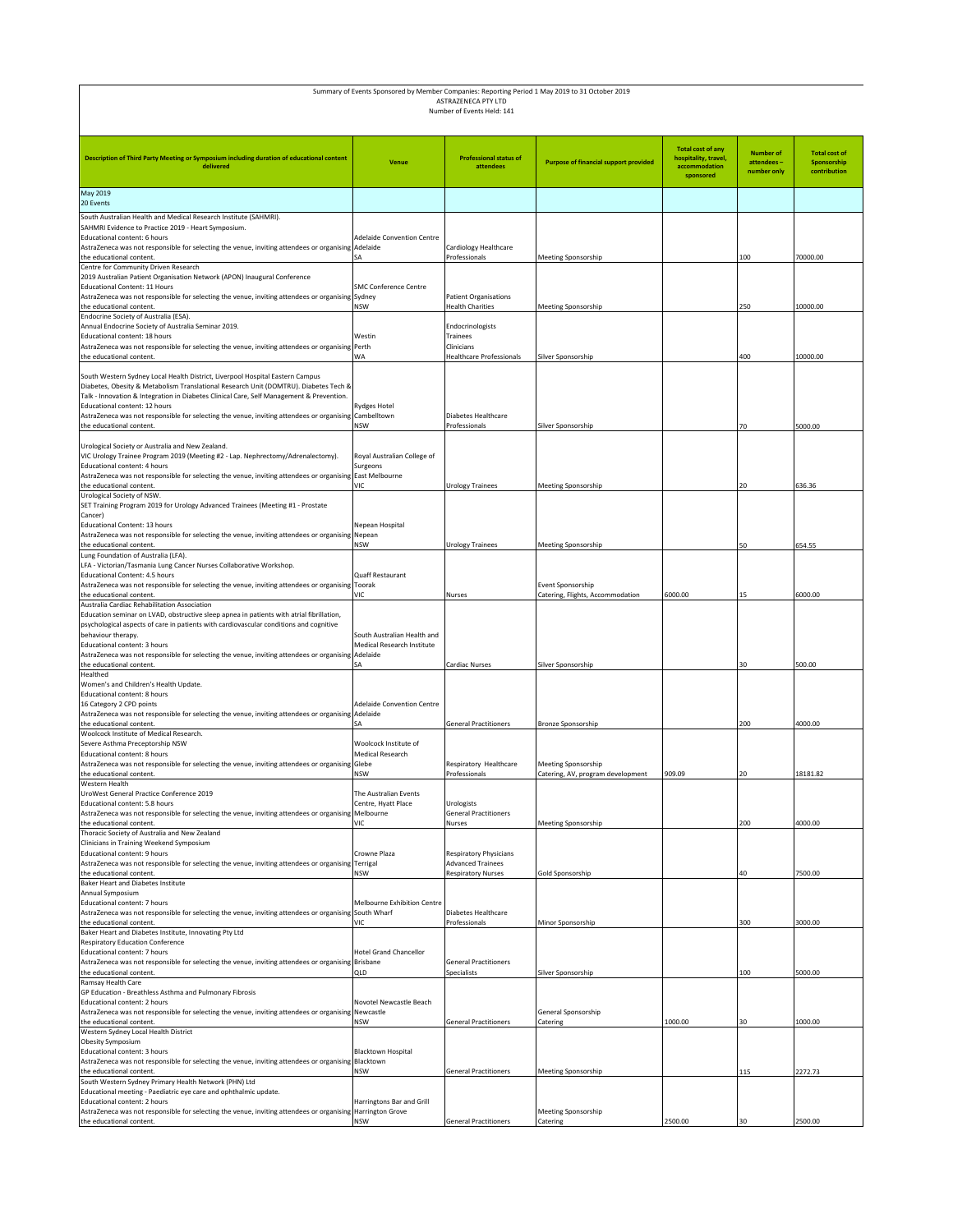| Endocrine Society of Australia (ESA).                                                                   |                               |                                    |                                           |         |     |          |
|---------------------------------------------------------------------------------------------------------|-------------------------------|------------------------------------|-------------------------------------------|---------|-----|----------|
| Annual Endocrine Society of Australia Seminar 2019.                                                     |                               |                                    |                                           |         |     |          |
| Educational content: 18 hours                                                                           | Liverpool Catholic Club       |                                    |                                           |         |     |          |
| AstraZeneca was not responsible for selecting the venue, inviting attendees or organising Prestons      | <b>NSW</b>                    |                                    | General Sponsorship                       | 1309.09 | 25  |          |
| the educational content<br>The Royal Australian and New Zealand College of Radiologists (RANZCR)        |                               | Nurses                             | Catering                                  |         |     | 1309.09  |
| Phase 2 Exam Preparation Course 2019                                                                    |                               |                                    |                                           |         |     |          |
| Educational content: 16 hours                                                                           | Rydges World Square           |                                    |                                           |         |     |          |
| AstraZeneca was not responsible for selecting the venue, inviting attendees or organising Sydney        |                               |                                    |                                           |         |     |          |
| the educational content.                                                                                | <b>NSW</b>                    | Urology Trainees                   | Gold Sponsorship                          |         | 50  | 7272.73  |
| Integrated CV Clinical Network (iCCnet)                                                                 |                               |                                    |                                           |         |     |          |
| Meeting series 2019 - ACS Protocols                                                                     |                               |                                    |                                           |         |     |          |
| Educational content: 1 hour                                                                             | Berri Hotel                   |                                    |                                           |         |     |          |
| AstraZeneca was not responsible for selecting the venue, inviting attendees or organising               | Berri                         |                                    | <b>Meeting Sponsorship</b>                |         |     |          |
| the educational content.                                                                                | ŚΑ                            | <b>General Practitioners</b>       | Catering                                  | 1754.73 | 20  | 1754.73  |
| <b>June 2019</b>                                                                                        |                               |                                    |                                           |         |     |          |
| 15 Events                                                                                               |                               |                                    |                                           |         |     |          |
| Australian Society of Gynecologic Oncologists                                                           |                               | <b>Gynecological Oncologists</b>   |                                           |         |     |          |
| (YRD Aust PTY LTD)                                                                                      |                               | <b>Gynecological Oncologist</b>    |                                           |         |     |          |
| 2019 ASGO Annual Scientific Meeting                                                                     |                               | <b>Fellow Trainees</b>             |                                           |         |     |          |
| Educational Content: 27.65 hours                                                                        | Intercontinental Hotel        | <b>Medical Oncologists</b>         |                                           |         |     |          |
| AstraZeneca was not responsible for selecting the venue, inviting attendees or organising               | Sydney                        | <b>Radiation Oncologists</b>       | Silver Sponsorship including display      |         |     |          |
| the educational content.                                                                                | <b>NSW</b>                    | Gynecologists                      | table                                     |         | 80  | 15000.00 |
|                                                                                                         |                               | <b>Oncology Nurses including</b>   |                                           |         |     |          |
|                                                                                                         |                               | <b>Clinical Trial Nurses</b>       |                                           |         |     |          |
|                                                                                                         |                               | Care Coordinators                  |                                           |         |     |          |
|                                                                                                         |                               | <b>Academic Nurses</b>             |                                           |         |     |          |
|                                                                                                         |                               | <b>Nurse Researchers</b>           |                                           |         |     |          |
|                                                                                                         |                               | Nurse Educators                    |                                           |         |     |          |
|                                                                                                         |                               | <b>Clinical Nurses</b>             |                                           |         |     |          |
| Cancer Nurses Society of Australia                                                                      |                               | <b>Nurse Managers</b>              |                                           |         |     |          |
| 22nd Annual Congress                                                                                    | Melbourne Convention and      | <b>Nursing Executives</b>          |                                           |         |     |          |
| Educational content: 16 hours                                                                           | <b>Exhibition Centre</b>      | Nurse                              | Lump sum Sponsorship of CNSA 2019         |         |     |          |
| AstraZeneca was not responsible for selecting the venue, inviting attendees or organising South Wharf   |                               | <b>Practitioners/Candidates</b>    | Principal Congress Partner (\$50,000) and |         |     |          |
| the educational content                                                                                 | VIC                           | <b>Clinical Trial Coordinators</b> | Concurrent Session Sponsorship (\$7500)   |         | 700 | 57500.00 |
| Murrumbidgee Primary Health Network Wagga Wagga                                                         |                               |                                    |                                           |         |     |          |
| Management of Complex Asthma in 2019 - a case based approach.                                           | The Gallery Room at           |                                    | Sponsorship of the Educational Dinner     |         |     |          |
| Educational content: 1.25                                                                               | Mercure                       | <b>General Practitioners</b>       | Meeting and display table                 |         |     |          |
| AstraZeneca was not responsible for selecting the venue, inviting attendees or organising               | Wagga Wagga                   | Pharmacists                        | Venue and Equipment \$273                 |         |     |          |
| the educational content.                                                                                | <b>NSW</b>                    | Nurses                             | Food and Beverages \$1303                 | 1303.00 | 30  | 1576.00  |
| Australian Atherosclerosis Society                                                                      |                               | Physicians                         |                                           |         |     |          |
| 2019 Australian Atherosclerosis Society Clinical Masterclass                                            |                               | Cardiologists                      |                                           |         |     |          |
| Educational Content: 8.75 hours                                                                         | Amora Riverside Hotel         | Endocrinologists                   |                                           |         |     |          |
| AstraZeneca was not responsible for selecting the venue, inviting attendees or organising Melbourne     |                               | Lipidologists                      |                                           |         |     |          |
| the educational content.                                                                                | VIC                           | Nephrologists                      | Lump sum Silver Sponsorship               |         | 60  | 5000.00  |
| Western Victoria Primary Health Network                                                                 |                               |                                    |                                           |         |     |          |
| Women's Health Update 2019 - Active Learning Module (ALM)                                               | Mercure Conference Centre     | Primary Healthcare                 |                                           |         |     |          |
| Educational Content: 6.5 hours                                                                          | <b>Ballarat</b>               | Professionals                      | Lump sum Bronze Sponsorship package       |         |     |          |
| AstraZeneca was not responsible for selecting the venue, inviting attendees or organising VIC           |                               | Practice Management Staff          | which includes display table              |         |     |          |
| the educational content.                                                                                |                               |                                    |                                           |         | 100 | 1000.00  |
|                                                                                                         |                               | <b>Medical Oncology</b>            |                                           |         |     |          |
| Children's Medical Research Institute                                                                   | Powerhouse Museum             | Scientists/Clinicians              |                                           |         |     |          |
| 2019 Australian Cell Cycle Meeting                                                                      | Darling Harbour               | <b>Radiation Oncology</b>          |                                           |         |     |          |
| <b>Educational Content: 16 hours</b>                                                                    | Ultimo                        | Scientists/Clinicians              |                                           |         |     |          |
| AstraZeneca was not responsible for selecting the venue, inviting attendees or organising NSW           |                               | Hematology                         | Sponsorship support for 5 Oncology        |         |     |          |
| the educational content.                                                                                |                               | Scientists/Clinicians              | <b>Specialist Trainees</b>                |         |     | 1340.91  |
| Queensland Cardiology Group                                                                             |                               |                                    |                                           |         |     |          |
| Innovating Pty Ltd                                                                                      |                               |                                    |                                           |         |     |          |
| Diabetes Update                                                                                         |                               |                                    |                                           |         |     |          |
| Educational Content: 6.75 Hours                                                                         |                               |                                    |                                           |         |     |          |
| 40 CPD Points (Category 1)                                                                              | <b>Hotel Grand Chancellor</b> |                                    |                                           |         |     |          |
| AstraZeneca was not responsible for selecting the venue, inviting attendees or organising               | Melbourne                     |                                    | Bronze Sponsorship package which          |         |     |          |
| the educational content.                                                                                | VIC                           | <b>General Practitioners</b>       | included an exhibition table              |         | 100 | 2500.00  |
| Sonder (formerly Northern Health Network)                                                               |                               |                                    |                                           |         |     |          |
| Northern Nurse Network Meeting on "Respiratory device technique and Spirometry                          | Gepps Cross Hotel             |                                    |                                           |         |     |          |
| technique"                                                                                              | <b>Blair Athol</b>            |                                    |                                           |         |     |          |
| Educational Content: 1.5 hours                                                                          | SA                            |                                    |                                           |         |     |          |
| AstraZeneca was not responsible for selecting the venue, inviting attendees or organising               |                               |                                    | General Sponsorship Package which         |         |     |          |
| the educational content                                                                                 |                               | Nurses                             | includes display table                    |         | 40  | 1900.00  |
|                                                                                                         |                               |                                    |                                           |         |     |          |
| South Western Sydney Local Health                                                                       |                               |                                    |                                           |         |     |          |
| Diabetes, Obesity and Metabolism Translational Research Unit (DOMTRU) Nurses Series2                    |                               |                                    |                                           |         |     |          |
| Sponsorship of workshop (1st of 3) to provide hands-on training for blood glucose                       | Liverpool Catholic Club       |                                    |                                           |         |     |          |
| monitoring and injection techniques.                                                                    | Prestons                      |                                    |                                           |         |     |          |
| <b>Educational Content: 2 Hours</b>                                                                     | <b>NSW</b>                    |                                    |                                           |         |     |          |
| AstraZeneca was not responsible for selecting the venue, inviting attendees or organising               |                               |                                    |                                           |         |     |          |
| the Educational content.                                                                                |                               | Diabetes Practice Nurses           | General Sponsorship                       | 1309.09 | 18  | 1309.09  |
|                                                                                                         |                               |                                    |                                           |         |     |          |
| South Western Sydney Local Health                                                                       |                               |                                    |                                           |         |     |          |
| Diabetes, Obesity and Metabolism Translational Research Unit (DOMTRU) Nurses Series3                    |                               |                                    |                                           |         |     |          |
| Sponsorship of workshop (1st of 3) to provide hands-on training for blood glucose                       |                               |                                    |                                           |         |     |          |
| monitoring and injection techniques.                                                                    |                               |                                    |                                           |         |     |          |
| <b>Educational Content: 1.75 Hours</b>                                                                  | Liverpool Catholic Club       |                                    |                                           |         |     |          |
| AstraZeneca was not responsible for selecting the venue, inviting attendees or organising Prestons      |                               |                                    |                                           |         |     |          |
| the Educational content.                                                                                | <b>NSW</b>                    | <b>Diabetes Practice Nurses</b>    | General Sponsorship                       | 1309.09 | 22  | 1309.09  |
| <b>Australian Diabetes Society</b>                                                                      |                               |                                    |                                           |         |     |          |
| Key Learnings on the American Diabetes Association Meeting in California                                | Foreign Cinema                |                                    |                                           |         |     |          |
| <b>Educational Content: 1.5 Hours</b>                                                                   | San Francisco                 |                                    |                                           |         |     |          |
| AstraZeneca was not responsible for selecting the venue, inviting attendees or organising California    |                               |                                    | Sponsorship for Educational Meeting       |         |     |          |
| the educational content.                                                                                |                               | Endocrinologists                   | and Dinner                                | 2970.00 | 30  | 7170.00  |
|                                                                                                         |                               |                                    |                                           |         |     |          |
| <b>Australian Diabetes Society</b>                                                                      |                               |                                    |                                           |         |     |          |
| Sponsorship to help support the American Diabetes Society (ADS) in getting the most up-                 |                               |                                    |                                           |         |     |          |
| to-date clinical information to Australian Healthcare professionals from the American                   |                               |                                    |                                           |         |     |          |
| Diabetes Association (ADA) 79th scientific conference in San Francisco, California, USA                 |                               |                                    |                                           |         |     |          |
| Educational content: 1 hour                                                                             | ADA                           |                                    | Sponsorship to cover pre production,      |         |     |          |
| AstraZeneca was not responsible for selecting the venue, inviting attendees or organising San Francisco |                               | Endocrinologists                   | the shoot and post production of          |         |     |          |
| the educational content.                                                                                | California                    | Nephrologists                      | webinar.                                  |         |     | 15400.00 |
|                                                                                                         |                               |                                    |                                           |         |     |          |
| National Association of Diabetes Centres and Primary Care Diabetes Society of Australia                 |                               |                                    |                                           |         |     |          |
| Primary Care Diabetes Summit                                                                            |                               |                                    |                                           |         |     |          |
| <b>Educational Content: 6.5 Hours</b>                                                                   | Melbourne Convention and      |                                    |                                           |         |     |          |
| CPD: 16 Category 2 Points                                                                               | <b>Exhibition Centre</b>      |                                    | Bronze Sponsorship including Exhibition   |         |     |          |
| AstraZeneca was not responsible for selecting the venue, inviting attendees or organising South Wharf   |                               |                                    | Booth                                     |         |     |          |
| the Educational content.                                                                                | VIC.                          | Primary Care Clinicians            |                                           |         | 150 | 15000.00 |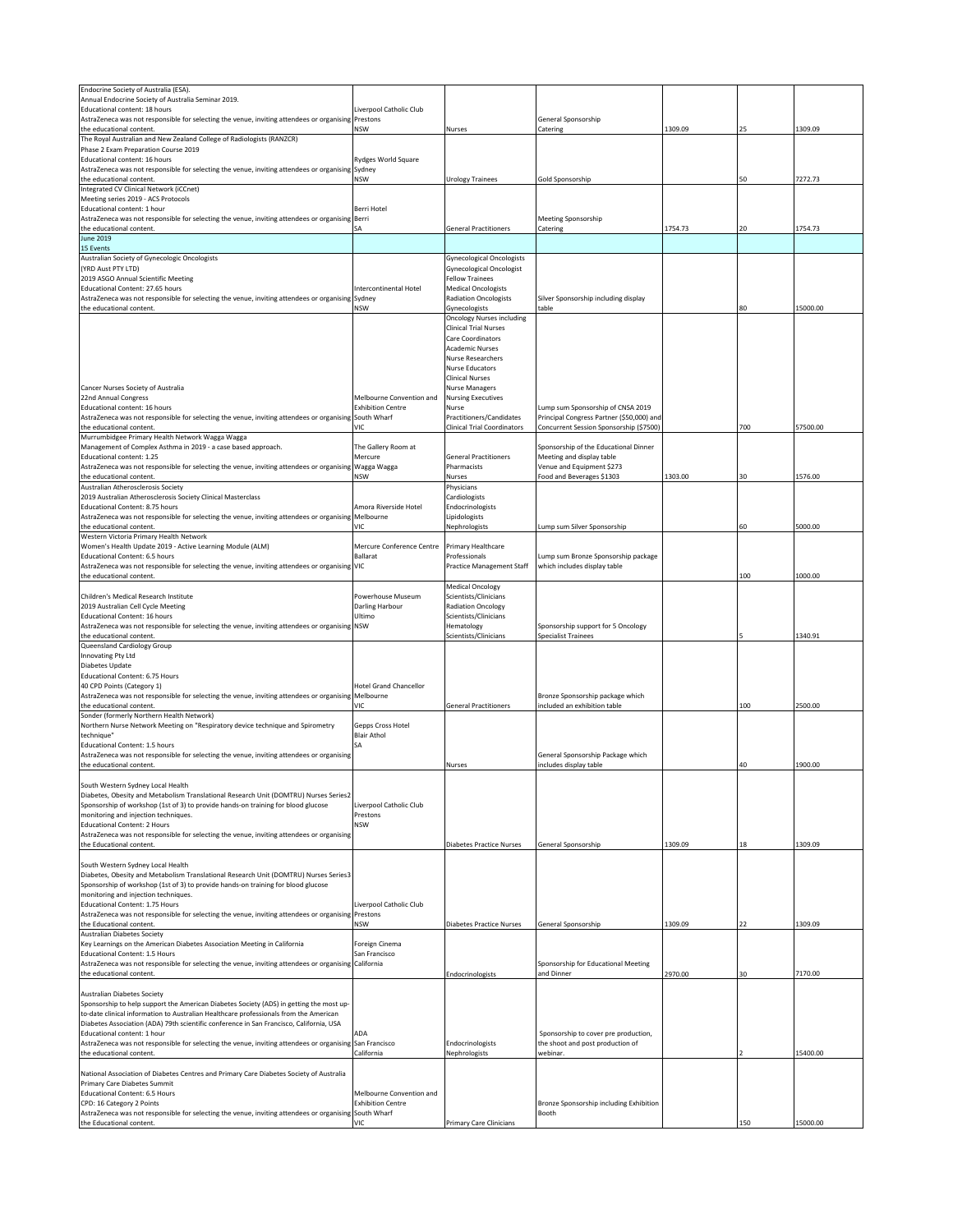| Bangladesh Medical Society of Victoria                                                                                |                                   |                                     |                                                       |         |     |          |
|-----------------------------------------------------------------------------------------------------------------------|-----------------------------------|-------------------------------------|-------------------------------------------------------|---------|-----|----------|
| Victoria Annual Scientific Seminar and AGM 2019; educational event titled "Asthma and                                 |                                   |                                     |                                                       |         |     |          |
| Current Updates"                                                                                                      |                                   |                                     | Lump sum support for the educational                  |         |     |          |
| Educational Content: 1.0 hours                                                                                        | <b>Bunjil Place</b>               |                                     | session on "Asthma and Current                        |         |     |          |
| AstraZeneca was not responsible for selecting the venue, inviting attendees or organising Narre Warren                |                                   |                                     | Updates"                                              |         |     |          |
| the Educational content.                                                                                              | VIC.                              | <b>General Practitioners from B</b> |                                                       |         | 100 | 4545.45  |
| Australasian Division of the International Academy of Pathology Limited                                               |                                   |                                     |                                                       |         |     |          |
| Breakfast Symposium - Lung Cancer - An Oncologist & Pathologist Perspective                                           |                                   |                                     |                                                       |         |     |          |
| Symposium Title: "Lung Cancer" - An Oncologist and Pathologist Perspective"                                           | <b>International Convention</b>   |                                     |                                                       |         |     |          |
| Educational content: 1 hour                                                                                           | <b>Centre Darling Harbour</b>     |                                     | Lump sum Sponsorship to support the                   |         |     |          |
| AstraZeneca was not responsible for selecting the venue, inviting attendees or organising Sydney                      |                                   |                                     | ADIAP Annual Scientific Meeting (3 day                |         |     |          |
| the educational content.                                                                                              | <b>NSW</b>                        | Oncologists                         | meeting)                                              |         | 30  | 8000.00  |
| <b>July 2019</b>                                                                                                      |                                   |                                     |                                                       |         |     |          |
| 19 Events                                                                                                             |                                   |                                     |                                                       |         |     |          |
| Endocrinology Advanced Trainee Group (Qld)                                                                            |                                   |                                     |                                                       |         |     |          |
| Educational meeting - management of T2D patients.                                                                     | Gambaro's Restaurant Petrie       |                                     |                                                       |         |     |          |
| Educational content: 1 hour                                                                                           | Terrace                           |                                     |                                                       |         |     |          |
| AstraZeneca was not responsible for selecting the venue, inviting attendees or organising                             | <b>Brisbane</b>                   |                                     |                                                       |         |     |          |
| the educational content.                                                                                              | QLD                               | <b>Trainees in Endocrinology</b>    | Dinner and venue support                              | 1200.00 | 12  | 1500.00  |
| Lung Foundation Australia and Australia New Zealand Lung Cancer Nurses Forum                                          |                                   |                                     |                                                       |         |     |          |
| (ANZLCNF) - "Lung Cancer Nursing & Allied Health Workshop & GP Night Taree"                                           |                                   |                                     |                                                       |         |     |          |
| Workshop series                                                                                                       |                                   |                                     |                                                       |         |     |          |
| Educational content: 7 hours                                                                                          | Club Taree                        |                                     |                                                       |         |     |          |
| AstraZeneca was not responsible for selecting the venue, inviting attendees or organising                             | Taree                             | Lung Cancer nurses                  |                                                       |         |     |          |
| the educational content.                                                                                              | <b>NSW</b>                        | <b>HCPs</b>                         |                                                       |         | 50  | 4500.00  |
|                                                                                                                       |                                   |                                     | Lump Sum Sponsorship                                  |         |     |          |
| Thoracic Society of Australia and New Zealand Ltd (TSANZ)                                                             |                                   |                                     |                                                       |         |     |          |
| TSANZ WA Annual Scientific Meeting                                                                                    | Australian Institute of           |                                     |                                                       |         |     |          |
| Educational content: 12 hours                                                                                         | Management                        |                                     |                                                       |         |     |          |
| AstraZeneca was not responsible for selecting the venue, inviting attendees or organising Floreat                     |                                   |                                     |                                                       |         |     |          |
| the educational content.                                                                                              | WA                                | <b>Respiratory Specialists</b>      | Co-Sponsorship, includes exhibit table                |         | 40  | 1800.00  |
| South Western Primary Health Network (PHN)                                                                            |                                   |                                     |                                                       |         |     |          |
| Educational Meeting - The Curse of Engineered 1,308.00 Stone - The New Asbestos and                                   |                                   |                                     |                                                       |         |     |          |
| an Update on Severe Asthma                                                                                            |                                   |                                     |                                                       |         |     |          |
| Educational content: 2 hours                                                                                          | <b>Bankstown Library</b>          |                                     | Sponsorship to be used for hospitality                |         |     |          |
| AstraZeneca was not responsible for selecting the venue, inviting attendees or organising Bankstown                   |                                   |                                     | and venue hire, display table                         |         |     |          |
| the educational content.                                                                                              | <b>NSW</b>                        | <b>Respiratory Specialists</b>      |                                                       | 1200.00 | 22  | 1308.00  |
| Westmead Hospital                                                                                                     |                                   |                                     |                                                       |         |     |          |
| Sponsorship of the Respiratory Educational Day                                                                        |                                   |                                     |                                                       |         |     |          |
| Educational content: 7.5 hours                                                                                        | Westmead Hospital                 |                                     |                                                       |         |     |          |
| AstraZeneca was not responsible for selecting the venue, inviting attendees or organising Sydney                      |                                   |                                     |                                                       |         |     |          |
| the educational content.                                                                                              | <b>NSW</b>                        | Nurses                              | Lump Sum General Sponsorship                          |         | 100 | 500.00   |
|                                                                                                                       |                                   |                                     |                                                       |         |     |          |
| Royal Brisbane and Women's Hospital<br>South East Queensland Oncology Group (SEQOG) Post ASCO Meeting 2               |                                   |                                     |                                                       |         |     |          |
|                                                                                                                       |                                   |                                     |                                                       |         |     |          |
| Educational content: 2.5 hours                                                                                        | <b>Rydges Fortitude Valley</b>    |                                     |                                                       |         |     |          |
| AstraZeneca was not responsible for selecting the venue, inviting attendees or organising Bowen Hills                 |                                   |                                     |                                                       |         |     |          |
| the educational content.                                                                                              | QLD                               | Oncologists                         | Lump Sum General Sponsorship                          |         | 80  | 1950.24  |
| The Florey Institute of Neuroscience and Mental Health                                                                |                                   |                                     |                                                       |         |     |          |
| 18th Annual Stroke Think Tank - Artificial Intelligence in clinical decision making for acute                         |                                   |                                     |                                                       |         |     |          |
| stroke and recovery; Biomarkers; Research and Trials.                                                                 | Silverwater Conference            |                                     |                                                       |         |     |          |
| Educational content: 6 hours                                                                                          | Centre                            |                                     |                                                       |         |     |          |
| AstraZeneca was not responsible for selecting the venue, inviting attendees or organising                             | San Remo                          |                                     |                                                       |         |     |          |
| the educational content.                                                                                              | VIC                               | Neurologists                        | Lump Sum General Sponsorship                          |         | 60  | 5000.00  |
| Thoracic Society of Australia and New Zealand (TSANZ) SA/NT Branch                                                    |                                   |                                     |                                                       |         |     |          |
| Respiratory & Sleep Advanced Trainee Case Study Presentations                                                         |                                   |                                     |                                                       |         |     |          |
| Educational content: 2.5 hours                                                                                        | The Lion Hotel                    |                                     |                                                       |         |     |          |
| AstraZeneca was not responsible for selecting the venue, inviting attendees or organising North Adelaide              |                                   | <b>Respiratory Consultants</b>      | Sponsorship to support hospitality                    |         |     |          |
| the educational content.                                                                                              | SA                                | <b>Advanced Trainee attendees</b>   |                                                       | 3636.36 | 40  | 3636.36  |
|                                                                                                                       |                                   |                                     |                                                       |         |     |          |
| Australian Lung Cancer Trials Group (ALTG)                                                                            |                                   |                                     |                                                       |         |     |          |
|                                                                                                                       |                                   |                                     |                                                       |         |     |          |
| ALTG Annual Scientific Meeting 2019 - Delivering Precision Medicine for Lung Cancers.                                 |                                   |                                     |                                                       |         |     |          |
| Educational content: 16 hours                                                                                         | Swissotel - Sydney                |                                     |                                                       |         |     |          |
| AstraZeneca was not responsible for selecting the venue, inviting attendees or organising                             | Sydney                            | <b>Medical Scientists</b>           |                                                       |         |     |          |
| the educational content.                                                                                              | <b>NSW</b>                        | Oncologists                         | <b>Bronze Sponsorship</b>                             |         | 115 | 50000.00 |
| <b>NEXUS Primary Health</b>                                                                                           |                                   |                                     |                                                       |         |     |          |
| Educational Meeting - Optimizing Type 2 Diabetes Management in order to reduce                                        |                                   |                                     |                                                       |         |     |          |
| hospital presentations and improve client outcomes.                                                                   |                                   |                                     |                                                       |         |     |          |
| Educational content: 1.5 hours                                                                                        | Lago Fino                         |                                     |                                                       |         |     |          |
| AstraZeneca was not responsible for selecting the venue, inviting attendees or organising Craigieburn                 |                                   |                                     |                                                       |         |     |          |
| the educational content.                                                                                              | VIC                               | <b>Medical Practitioners</b>        | Sponsorship for dinner meeting                        | 1018.18 | 30  | 1018.18  |
|                                                                                                                       |                                   |                                     |                                                       |         |     |          |
| Thoracic Society of Australia and New Zealand (TSANZ) QLD Branch                                                      |                                   |                                     |                                                       |         |     |          |
| Queensland Branch Winter Meeting - Occupational and Environmental Lung Disease                                        |                                   |                                     |                                                       |         |     |          |
| Educational content: 8 hours                                                                                          | <b>Brisbane Convention Centre</b> |                                     |                                                       |         |     |          |
| AstraZeneca was not responsible for selecting the venue, inviting attendees or organising South Brisbane              |                                   |                                     |                                                       |         |     |          |
| the educational content.                                                                                              | QLD                               | <b>Respiratory Specialists</b>      | <b>Standard Sponsorship</b>                           |         | 60  | 2727.27  |
| <b>Brisbane Urology Clinic</b>                                                                                        |                                   |                                     |                                                       |         |     |          |
| GP education event.                                                                                                   |                                   |                                     |                                                       |         |     |          |
| RACGP for Category 1 points for each location                                                                         | Empire Hotel, Rockhampton         |                                     |                                                       |         |     |          |
| Educational content: 7.5 hours                                                                                        | and Hotel Grand Chancellor        |                                     |                                                       |         |     |          |
| AstraZeneca was not responsible for selecting the venue, inviting attendees or organising                             | <b>Brisbane City</b>              | GPs                                 |                                                       |         |     |          |
|                                                                                                                       |                                   |                                     | Gold Sponsorship, display tables (two                 |         |     | 8000.00  |
| the educational content.<br>Royal Brisbane and Women's Hospital                                                       | QLD                               | Oncologists                         | events)                                               |         | 75  |          |
| 2019 Cancer Preceptorship for General Practitioners                                                                   |                                   |                                     |                                                       |         |     |          |
|                                                                                                                       | Royal Brisbane Education          |                                     |                                                       |         |     |          |
| Educational content: 8 hours                                                                                          | Centre                            |                                     |                                                       |         |     |          |
| AstraZeneca was not responsible for selecting the venue, inviting attendees or organising Herston                     |                                   |                                     | Meeting Sponsorship includes display                  |         |     |          |
| the educational content                                                                                               | QLD                               | <b>General Practitioners</b>        | table                                                 |         | 80  | 1363.64  |
| Australian & New Zealand Urogenital and Prostate (ANZUP) Cancer Trials Group                                          |                                   |                                     |                                                       |         |     |          |
| Sponsorship of ANZUP 2019                                                                                             |                                   |                                     |                                                       |         |     |          |
| Funding to support ANZUP in the ongoing medical education of health care providers in                                 |                                   |                                     |                                                       |         |     |          |
| the genitourinary cancer space. The latest information in clinical research and clinical                              |                                   |                                     |                                                       |         |     |          |
| advancements will be shared                                                                                           |                                   |                                     |                                                       |         |     |          |
| Educational content: 24 hours                                                                                         | <b>Hilton Brisbane</b>            |                                     |                                                       |         |     |          |
| AstraZeneca was not responsible for selecting the venue, inviting attendees or organising Brisbane City               |                                   |                                     | Platinum Sponsorship, double trade                    |         |     |          |
| the educational content.                                                                                              | QLD                               | Nurses                              | table                                                 |         | 450 | 45500.00 |
| Princess Alexandra Hospital                                                                                           |                                   |                                     |                                                       |         |     |          |
| Queensland Respiratory and Sleep Inter-hospital educational meeting                                                   | Gambaro Restaurant Petrie         |                                     |                                                       |         |     |          |
| Educational content: 4 hours                                                                                          | <b>Terrace and Clovely Estate</b> |                                     |                                                       |         |     |          |
| AstraZeneca was not responsible for selecting the venue, inviting attendees or organising Red Hill                    |                                   |                                     | General Sponsorship for food and                      |         |     |          |
| the educational content.                                                                                              | QLD                               | <b>Respiratory Specialists</b>      | beverage and venue/AV                                 | 9384.00 | 120 | 10557.50 |
| <b>Breast Cancer Trials</b>                                                                                           |                                   |                                     |                                                       |         |     |          |
| 41st Annual Scientific Meeting 2019                                                                                   |                                   |                                     |                                                       |         |     |          |
| Educational content: 21 hours                                                                                         |                                   |                                     |                                                       |         |     |          |
|                                                                                                                       |                                   |                                     |                                                       |         |     |          |
|                                                                                                                       | Hilton                            |                                     |                                                       |         |     |          |
| AstraZeneca was not responsible for selecting the venue, inviting attendees or organising<br>the educational content. | Adelaide<br>SΑ                    | Healthcare providers                | General Sponsorship to support<br>beverage and travel | 9000.00 | 10  | 10909.09 |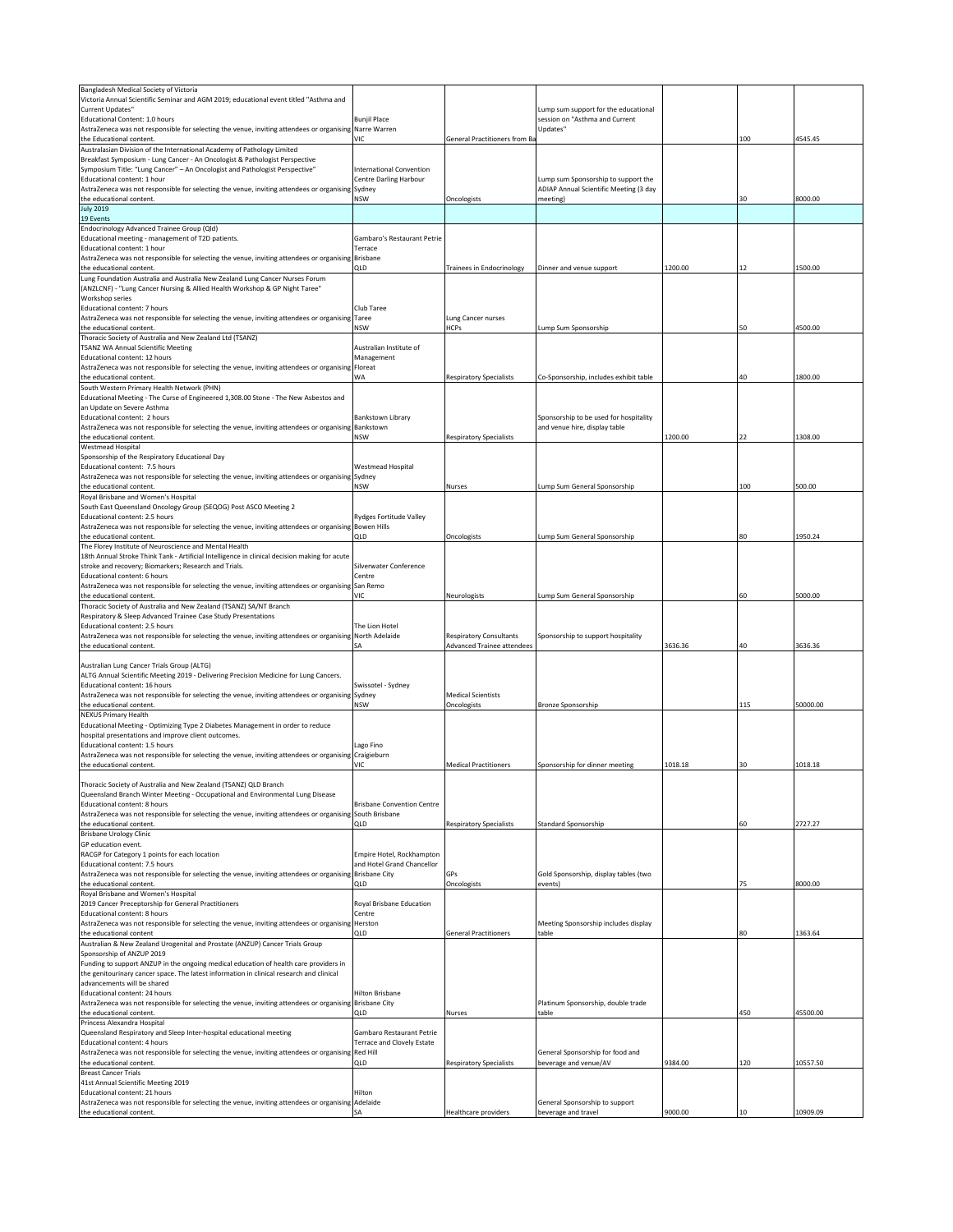| Pharmaceutical Society of Australia (PSA)<br>PSA 2019 conference - COPD Management in primary care                                                 | <b>Hyatt Regency</b>               |                               |                                                                           |          |      |              |
|----------------------------------------------------------------------------------------------------------------------------------------------------|------------------------------------|-------------------------------|---------------------------------------------------------------------------|----------|------|--------------|
| Educational content: 72 hours                                                                                                                      | Darling Harbour                    |                               |                                                                           |          |      |              |
| AstraZeneca was not responsible for selecting the venue, inviting attendees or organising                                                          | Sydney                             |                               |                                                                           |          |      |              |
| the educational content.                                                                                                                           | NSW                                | Pharmacists                   | <b>Exhibition Sponsorship</b>                                             |          | 1500 | 5000.00      |
| Western Australian Clinical Oncology Group, Cancer Council Western Australia                                                                       |                                    |                               |                                                                           |          |      |              |
| Lung Cancer Nurses Study Day - What's new in lung cancer?                                                                                          |                                    |                               |                                                                           |          |      |              |
| Educational content: 6 hours                                                                                                                       | Trinity on Hampden                 |                               |                                                                           |          |      |              |
| AstraZeneca was not responsible for selecting the venue, inviting attendees or organising                                                          | Crawley                            |                               |                                                                           |          |      |              |
| the educational content.                                                                                                                           | WA                                 | Oncology nurses               | <b>Exhibition Sponsorship</b>                                             | 1000.00  | 50   | 1000.00      |
| Fiona Stanley Hospital, Harry Perkins Institute of Research                                                                                        |                                    |                               |                                                                           |          |      |              |
| Cardiology MasterClass 2019 - Decision making for the failing heart, we have to do better                                                          |                                    |                               |                                                                           |          |      |              |
| than eiection fraction.                                                                                                                            |                                    |                               |                                                                           |          |      |              |
| Educational content: 2.5 hours                                                                                                                     | Acqua Viva                         |                               |                                                                           |          |      |              |
| AstraZeneca was not responsible for selecting the venue, inviting attendees or organising                                                          | Nedlands                           |                               | Lump Sum Co-Sponsorship for food and                                      |          |      |              |
| the educational content.                                                                                                                           | WA                                 | Cardiologists                 | beverage and AV/Venue                                                     | 5052.50  | 60   | 7325.25      |
| August 2019                                                                                                                                        |                                    |                               |                                                                           |          |      |              |
| 37 Events                                                                                                                                          |                                    |                               |                                                                           |          |      |              |
| Australia and Australia New Zealand Lung Cancer Nurses Forum (ANZLCNF)                                                                             |                                    |                               |                                                                           |          |      |              |
| Lung Cancer Workshop series Brisbane                                                                                                               |                                    |                               |                                                                           |          |      |              |
| Educational content: 4 hours                                                                                                                       | Figs on Sylvan                     |                               |                                                                           |          |      |              |
| AstraZeneca was not responsible for selecting the venue, inviting attendees or organising Toowong                                                  |                                    |                               | Lump sum Sponsorship, with display                                        |          |      |              |
| the educational content.                                                                                                                           | QLD                                | Oncologists                   | providing medical/scientific information                                  |          |      | 40 3500.00   |
| Young Urology Researchers Organisation (YURO)                                                                                                      |                                    |                               |                                                                           |          |      |              |
| Sponsorship used for travel grants for 10 members to attend the Societe Internationale                                                             |                                    |                               |                                                                           |          |      |              |
| d'Urologie (SIU) and USANZ who have had their research submitted and accepted for                                                                  |                                    |                               |                                                                           |          |      |              |
| presentation.                                                                                                                                      | Austin Hospital                    |                               |                                                                           |          |      |              |
| AstraZeneca was not responsible for selecting the venue, inviting attendees or organising Heidelberg                                               |                                    |                               |                                                                           |          |      | 10 30000.00  |
| the educational content.                                                                                                                           | VIC                                | Urologists                    | Lump Sum Sponsorship for travel                                           | 30000.00 |      |              |
| Human Genetics Society of Australia (HGSA)                                                                                                         |                                    |                               |                                                                           |          |      |              |
| 2019 43rd Annual Scientific Meeting                                                                                                                |                                    |                               |                                                                           |          |      |              |
| Program supports the education of clinicians, scientists and allied health professionals                                                           |                                    |                               |                                                                           |          |      |              |
| with an interest in human genetics<br>Educational content: 32 hours                                                                                | Michael Fowler Centre              |                               |                                                                           |          |      |              |
| AstraZeneca was not responsible for selecting the venue, inviting attendees or organising Wellington                                               |                                    | Clinicians<br>Scientists      |                                                                           |          |      |              |
| the educational content.                                                                                                                           | ΝZ                                 | Allied health professionals   | Lump sum Sponsorship for program<br>development includes exhibition booth |          |      | 400 13500.00 |
| Ramsay Healthcare (Cairns Private Hospital)                                                                                                        |                                    |                               |                                                                           |          |      |              |
|                                                                                                                                                    |                                    |                               |                                                                           |          |      |              |
| Ramsay Cairns General Practitioner (GP) Conference                                                                                                 |                                    |                               |                                                                           |          |      |              |
| Educational content: 10 hours<br>AstraZeneca was not responsible for selecting the venue, inviting attendees or organising                         | Riley Crystalbrook Hotel<br>Cairns |                               | Silver Sponsorship includes exhibition                                    |          |      |              |
| the educational content.                                                                                                                           | QLD                                | <b>General Practitioners</b>  | booth                                                                     |          |      | 100 5000.00  |
|                                                                                                                                                    |                                    |                               |                                                                           |          |      |              |
| South Coast Medical Forum Limited                                                                                                                  |                                    |                               |                                                                           |          |      |              |
| 4th Annual South Coast Medical Forum - the Bookends of Life: A Multidisciplinary                                                                   |                                    |                               |                                                                           |          |      |              |
| Approach                                                                                                                                           |                                    |                               |                                                                           |          |      |              |
| Educational content: 6 hours                                                                                                                       | University of Wollongong           |                               |                                                                           |          |      |              |
| AstraZeneca was not responsible for selecting the venue, inviting attendees or organising Wollongong                                               | NSW                                |                               | Lump Sum Sponsorship includes                                             |          |      | 75 2727.27   |
| the educational content.                                                                                                                           |                                    | Healthcare providers          | exhibition booth                                                          |          |      |              |
| Victorian/Tasmanian Radiation Oncology Training Network (VICTRANET)                                                                                |                                    |                               |                                                                           |          |      |              |
| Training Network Education Event (Training Day) to help advanced trainees prepare for<br>oral exams                                                |                                    |                               |                                                                           |          |      |              |
| Educational content: 8.5 hours                                                                                                                     | The Alfred Chez Oliver             |                               | Lump Sum Sponsorship to be used for                                       |          |      |              |
| AstraZeneca was not responsible for selecting the venue, inviting attendees or organising Prahran                                                  |                                    | Radiologists                  | venue and hospitality, and includes                                       |          |      |              |
| the educational content.                                                                                                                           | VIC                                | Oncologists                   | display table                                                             |          |      | 37 3200.00   |
|                                                                                                                                                    |                                    |                               |                                                                           |          |      |              |
| Princess Alexandra Hospital                                                                                                                        |                                    |                               |                                                                           |          |      |              |
| Australian Cardiovascular Health & Rehab Association 2019 29th Annual Scientific                                                                   |                                    |                               |                                                                           |          |      |              |
| Meeting                                                                                                                                            | Kirribilli Club                    |                               |                                                                           |          |      |              |
| Educational content: 24 hours                                                                                                                      |                                    |                               |                                                                           |          |      |              |
| AstraZeneca was not responsible for selecting the venue, inviting attendees or organising Lavendar Bay<br>the educational content.                 | NSW                                |                               | Exhibitor Sponsorship                                                     |          |      | 200 2200.00  |
|                                                                                                                                                    |                                    | Cardiologists                 |                                                                           |          |      |              |
| Thoracic Society of Australia and New Zealand (TSANZ)                                                                                              |                                    |                               |                                                                           |          |      |              |
| Educational Dinner Meeting - Adolescent Lung Health and E-cigarettes<br>Educational content: 2 hours                                               | Grappa Restaurant                  |                               | Lump Sum Sponsorship for venue and                                        |          |      |              |
|                                                                                                                                                    | Leichhardt                         |                               |                                                                           |          |      |              |
| AstraZeneca was not responsible for selecting the venue, inviting attendees or organising<br>the educational content.                              |                                    | <b>Respiratory Physicians</b> | catering and AV Hire, includes display<br>table.                          |          |      | 84 11000.00  |
|                                                                                                                                                    | NSW                                | Nurses                        |                                                                           |          |      |              |
| The Royal Australian and New Zealand College of Radiologists<br>The Faculty of Radiation Oncology Genito-Urinary Group (FROGG) 2019 Workshop - The |                                    |                               |                                                                           |          |      |              |
|                                                                                                                                                    |                                    |                               |                                                                           |          |      |              |
| art of genitourinary radiation in 2019 - bladder, prostate and beyond.<br>Educational content: 24 hours                                            | Shangri-La Hotel                   |                               | Platinum Sponsorship to support the                                       |          |      |              |
| AstraZeneca was not responsible for selecting the venue, inviting attendees or organising                                                          | Cairns                             |                               |                                                                           |          |      |              |
| the educational content.                                                                                                                           | QLD                                | Oncologists                   | ongoing medical education of radiation<br>oncologists and HCPs            |          |      | 75 15500.00  |
| Australian Doctor Group                                                                                                                            | Two locations - Sydney Hilton      |                               |                                                                           |          |      |              |
| Educational Meeting - How to Treat LIVE 2019                                                                                                       | Hotel & Melbourne                  |                               |                                                                           |          |      |              |
| Educational content: 20 hours                                                                                                                      | <b>Convention Centre</b>           |                               |                                                                           |          |      |              |
| AstraZeneca was not responsible for selecting the venue, inviting attendees or organising Sydney and Melbourne                                     |                                    |                               | Meeting Sponsorship includes 2 day                                        |          |      |              |
| the educational content.                                                                                                                           | NSW and VIC                        | <b>General Practitioners</b>  | Large Trade display package                                               |          |      | 800 20000.00 |
| Medical Oncology Group of Australia (MOGA)                                                                                                         |                                    |                               |                                                                           |          |      |              |
| Annual Scientific Meeting 2019                                                                                                                     |                                    |                               |                                                                           |          |      |              |
| Educational content: 24 hours                                                                                                                      | National Convention Centre         |                               | Platinum Sponsorship for filming and                                      |          |      |              |
| AstraZeneca was not responsible for selecting the venue, inviting attendees or organising                                                          | Canberra                           |                               | recording event, and includes an                                          |          |      |              |
| the educational content.                                                                                                                           | ACT                                | <b>General Practitioners</b>  | exhibition space.                                                         |          |      | 400 4545.45  |
| Society of Urological Nurses Western Australia (SUNWA)                                                                                             |                                    |                               |                                                                           |          |      |              |
| Educational Evening - Renal stones, difficult catheterization, nephrostomy tubes.                                                                  |                                    |                               |                                                                           |          |      |              |
| Sponsorship for educational purposes                                                                                                               |                                    |                               |                                                                           |          |      |              |
| Educational content: 2.5 hours                                                                                                                     | Ibis Hotel                         |                               |                                                                           |          |      |              |
| AstraZeneca was not responsible for selecting the venue, inviting attendees or organising Perth                                                    |                                    |                               | General Sponsorship includes                                              |          |      |              |
| the educational content.                                                                                                                           | WA                                 | <b>Urology nurses</b>         | registration and a trade display.                                         | 250.00   |      | 40 250.00    |
| Urological Society of Australia & New Zealand                                                                                                      |                                    |                               |                                                                           |          |      |              |
| VIC Urology Trainee( nSET2-nSET4/SET5) Program 2019 (5 of 5 programs)                                                                              |                                    |                               |                                                                           |          |      |              |
| Educational content: 18 hours                                                                                                                      | <b>Ballarat Base Hospital</b>      |                               |                                                                           |          |      |              |
| AstraZeneca was not responsible for selecting the venue, inviting attendees or organising Ballarat                                                 |                                    |                               |                                                                           |          |      |              |
| the educational content.                                                                                                                           | VIC                                | Urology trainees              | <b>Exhibitor Sponsorship</b>                                              |          |      | 20 5045.45   |
| Medical Oncology Group of Australia (MOGA)                                                                                                         |                                    |                               |                                                                           |          |      |              |
| Immuno-Oncology Forum - When, Where, What, Why and How?                                                                                            |                                    |                               |                                                                           |          |      |              |
| Educational content: 6 hours                                                                                                                       | National Convention Centre         |                               |                                                                           |          |      |              |
| AstraZeneca was not responsible for selecting the venue, inviting attendees or organising                                                          | Canberra                           |                               |                                                                           |          |      |              |
| the educational content.                                                                                                                           | ACT                                | Oncologists                   | Platinum Sponsorship                                                      |          |      | 300 35000.00 |
| South Australian Postgraduate Medical Education Association (SAPMEA)                                                                               |                                    |                               |                                                                           |          |      |              |
| Respiratory Seminar "Takes Your Breath Away" - Diagnosis and management of acute                                                                   |                                    |                               |                                                                           |          |      |              |
| and chronic chest conditions.                                                                                                                      | Adelaide Entertainment             |                               |                                                                           |          |      |              |
| Educational content: 8 hours - category 1 point RACGP                                                                                              | Centre                             |                               |                                                                           |          |      |              |
| AstraZeneca was not responsible for selecting the venue, inviting attendees or organising                                                          | Hindmarsh                          |                               | General Sponsorship for program                                           |          |      |              |
| the educational content.                                                                                                                           | SА                                 | <b>General Practitioners</b>  | development and venue                                                     |          |      | 50 12000.00  |
| Urological Society of Australia and New Zealand (USANZ)                                                                                            |                                    |                               |                                                                           |          |      |              |
| SET6 Urological Trainees Foundation Skills for Surgical Educators (FSSE) course.                                                                   |                                    |                               |                                                                           |          |      |              |
| Educational content: 8.5 hours                                                                                                                     | Le Petit Flot                      |                               |                                                                           |          |      |              |
|                                                                                                                                                    |                                    |                               |                                                                           |          |      |              |
| AstraZeneca was not responsible for selecting the venue, inviting attendees or organising Sydney<br>the educational content.                       | <b>NSW</b>                         | Healthcare providers          | Sponsorship used for travel,<br>accommodation and catering expenses       | 9091.00  |      | 20 9091.00   |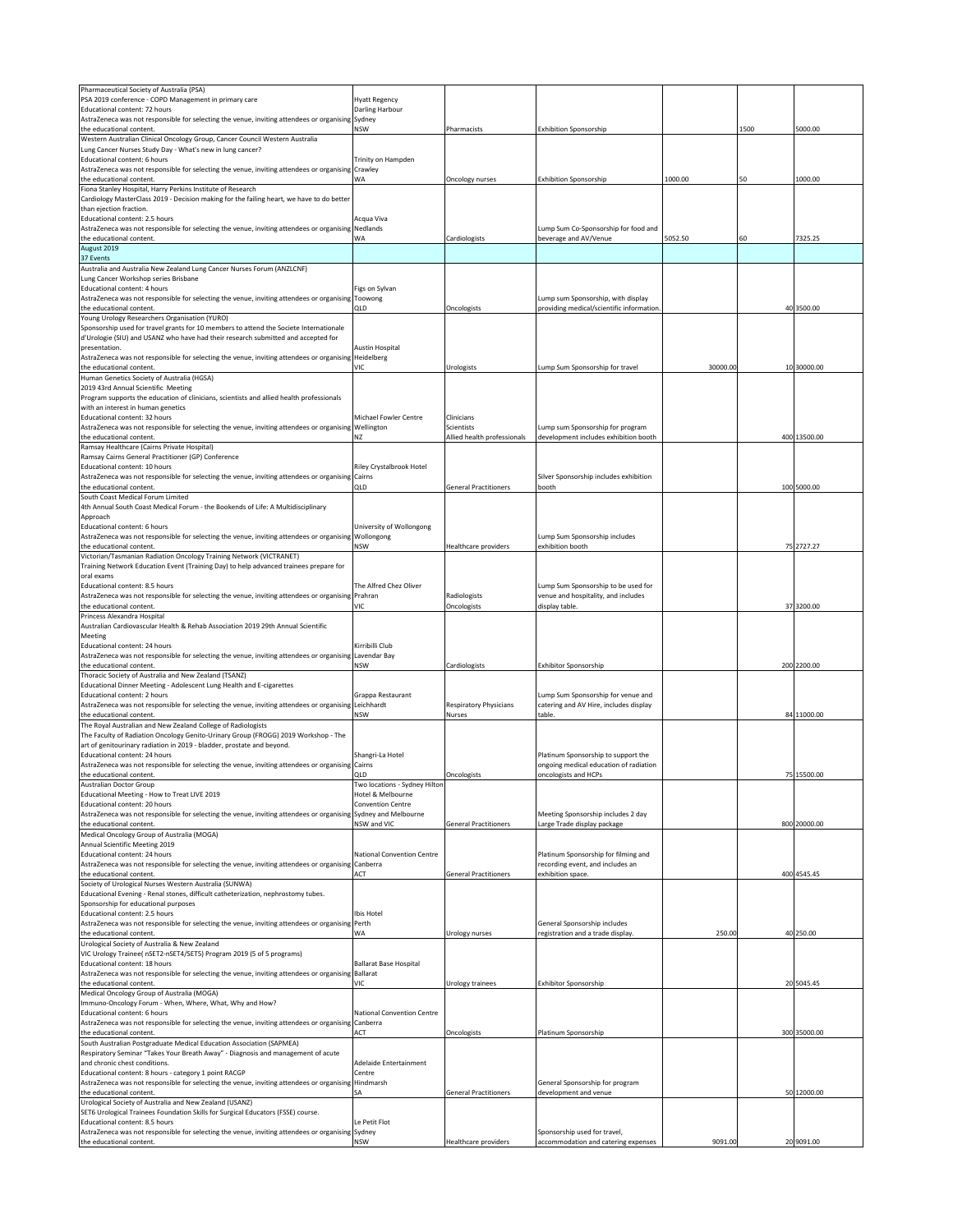| Cabrini Health                                                                                                                                           |                                   |                                                 |                                        |        |               |
|----------------------------------------------------------------------------------------------------------------------------------------------------------|-----------------------------------|-------------------------------------------------|----------------------------------------|--------|---------------|
| Cabrini GP Symposium on Cancer Care                                                                                                                      | Kooyong Lawn Tennis Club          |                                                 |                                        |        |               |
| Educational content: 8 hours                                                                                                                             |                                   |                                                 |                                        |        |               |
| AstraZeneca was not responsible for selecting the venue, inviting attendees or organising<br>the educational content                                     | Kooyong<br>VIC                    | <b>General Practitioners</b>                    | <b>Exhibitor Sponsorship</b>           |        | 120 2000.00   |
|                                                                                                                                                          |                                   |                                                 |                                        |        |               |
| Western Australia Practice Nurses Association                                                                                                            |                                   |                                                 |                                        |        |               |
| WA Practice Nurses education meeting update on Heart Health, My Aged Care,<br>Continence Assessment & Management, Road Trauma Support, and               |                                   |                                                 |                                        |        |               |
| Respiratory Conditions.                                                                                                                                  | International on the Water        |                                                 |                                        |        |               |
| Educational content: 7 hours                                                                                                                             | Hotel                             |                                                 |                                        |        |               |
| AstraZeneca was not responsible for selecting the venue, inviting attendees or organising ASCOT                                                          |                                   |                                                 |                                        |        |               |
| the educational content                                                                                                                                  | WA                                | <b>Nurses</b>                                   | <b>Exhibitor Sponsorship</b>           |        | 80 300.00     |
| Australian Gastro Intestinal Trials Group                                                                                                                |                                   |                                                 |                                        |        |               |
| Annual Scientific Meeting 2019                                                                                                                           | <b>Adelaide Convention Centre</b> |                                                 |                                        |        |               |
| Educational content: 16 hours                                                                                                                            | Adelaide                          | Cancer clinicians                               |                                        |        |               |
| AstraZeneca was not responsible for selecting the venue, inviting attendees or organising SA                                                             |                                   | Researchers                                     |                                        |        |               |
| the educational content.                                                                                                                                 |                                   | Allied health specialists                       |                                        |        | 100 10000.00  |
| Australian Diabetes Society (ADS)                                                                                                                        |                                   |                                                 | Bronze Sponsorship                     |        |               |
| 2019 ADS John R Turtle Diabetes Clinical Skills Training Course for Advanced Trainees in                                                                 | <b>Australasian Diabetes</b>      |                                                 |                                        |        |               |
|                                                                                                                                                          | Congress International            |                                                 |                                        |        |               |
| Endocrinology at the Australian Diabetes Congress                                                                                                        |                                   |                                                 |                                        |        |               |
| Educational content: 4.5 hours                                                                                                                           | <b>Convention Centre</b>          |                                                 |                                        |        |               |
| AstraZeneca was not responsible for selecting the venue, inviting attendees or organising                                                                | Sydney                            |                                                 |                                        |        |               |
| the educational content.                                                                                                                                 | NSW                               | <b>Endocrinology trainees</b>                   | Bronze Sponsorship                     |        | 50 15000.00   |
| Australian Prostate Centre (APC)                                                                                                                         | Melbourne Convention and          |                                                 |                                        |        |               |
| 20th Asia-Pacific Prostate Cancer Conference (APPCC) 2019                                                                                                | <b>Exhibition Centre</b>          |                                                 |                                        |        |               |
| Educational content: 24 hours                                                                                                                            | Melbourne                         |                                                 |                                        |        |               |
| AstraZeneca was not responsible for selecting the venue, inviting attendees or organising VIC                                                            |                                   |                                                 | Principal Sponsorship includes display |        |               |
| the educational content.                                                                                                                                 |                                   | Urologists                                      | table                                  |        | 589 146900.00 |
| HealthEd                                                                                                                                                 |                                   |                                                 |                                        |        |               |
| The General Practice Educational Day 2019                                                                                                                |                                   |                                                 |                                        |        |               |
| Supports the ongoing education of healthcare professionals with their management and                                                                     | Sydney                            |                                                 |                                        |        |               |
| planning for of Type 2 Diabetes at 5 locations                                                                                                           | Adelaide                          |                                                 |                                        |        |               |
| Educational content: 40 hours                                                                                                                            | Melbourne                         |                                                 |                                        |        |               |
| AstraZeneca was not responsible for selecting the venue, inviting attendees or organising                                                                | <b>Brisbane</b>                   |                                                 | Platinum Sponsorship includes display  |        |               |
| the educational content.                                                                                                                                 | Perth                             | Healthcare providers                            | tables                                 |        | 2400 75000.00 |
| Oncology Nursing and Pharmacy Interest Group (ONPIG)                                                                                                     |                                   |                                                 |                                        |        |               |
| Annual Seminar 2019                                                                                                                                      |                                   |                                                 |                                        |        |               |
| Educational content: 6 hours                                                                                                                             | University Club of WA             |                                                 |                                        |        |               |
| AstraZeneca was not responsible for selecting the venue, inviting attendees or organising                                                                | Crawley                           | Oncology nurses                                 |                                        |        |               |
| the educational content.                                                                                                                                 | WA.                               | Pharmacists                                     | General Sponsorship                    |        | 50 500.00     |
| Ramsay Health Care                                                                                                                                       |                                   |                                                 |                                        |        |               |
| Noosa Hospital and Nambour Selangor Private Hospital GP Education event                                                                                  |                                   |                                                 |                                        |        |               |
| One day Active Learning Module event 40 RACGP category 2 points                                                                                          |                                   |                                                 |                                        |        |               |
| Educational content: 6 hours                                                                                                                             | Noosa RACV Resort                 |                                                 |                                        |        |               |
| AstraZeneca was not responsible for selecting the venue, inviting attendees or organising                                                                | Noosa Heads                       |                                                 | Lump sum Sponsorship for food and      |        |               |
| the educational content.                                                                                                                                 | OLD                               | Healthcare providers                            | venue support                          |        | 50 1818.18    |
| Rural Doctors' Association of South Australia (RDASA)                                                                                                    |                                   |                                                 |                                        |        |               |
| Masterclass Meeting - Emergency Medicine                                                                                                                 | <b>Adelaide Convention Centre</b> |                                                 |                                        |        |               |
| Educational content: 21 hours                                                                                                                            | North Terrace                     |                                                 |                                        |        |               |
| AstraZeneca was not responsible for selecting the venue, inviting attendees or organising                                                                | Adelaide                          |                                                 |                                        |        |               |
| the educational content                                                                                                                                  | SΑ                                | Healthcare providers                            | <b>Exhibition Sponsorship</b>          |        | 50 2000.00    |
| Pakistani Medical Association of South Australia (PMASA)                                                                                                 |                                   |                                                 |                                        |        |               |
| Annual CME Event 2019                                                                                                                                    |                                   |                                                 |                                        |        |               |
| Educational content: 5 hours, CME 5 hours                                                                                                                | Atura Hotel                       |                                                 |                                        |        |               |
| AstraZeneca was not responsible for selecting the venue, inviting attendees or organising                                                                | Adelaide                          |                                                 |                                        |        |               |
|                                                                                                                                                          | SА                                | Pakistani Medical personnel General Sponsorship |                                        |        | 85 3500.00    |
| the educational content.                                                                                                                                 |                                   |                                                 |                                        |        |               |
| Kathleen Cunningham Foundation Consortium for Research into Familial Breast                                                                              |                                   |                                                 |                                        |        |               |
| Cancer/Peter MacCallum Cancer Centre/KConFab 2019                                                                                                        |                                   |                                                 |                                        |        |               |
|                                                                                                                                                          |                                   |                                                 |                                        |        |               |
| 20th Cancer and Families combined meeting of the Family Cancer Clinics of Australia &                                                                    |                                   |                                                 |                                        |        |               |
| New Zealand, kConFab Australian Colorectal Family Study (ACCFS) & the Australian Breas                                                                   |                                   |                                                 |                                        |        |               |
| Cancer Family Study (ABCFS), International Sarcoma Kindred Study (ISK) that aims to help<br>provide a forum to develop and discuss new research findings |                                   |                                                 |                                        |        |               |
|                                                                                                                                                          |                                   |                                                 |                                        |        |               |
| Educational content: 32 hours                                                                                                                            | Mantra on Salt Beach              |                                                 |                                        |        |               |
| AstraZeneca was not responsible for selecting the venue, inviting attendees or organising Kingscliff                                                     |                                   |                                                 | Lump Sum Sponsorship includes trade    |        |               |
| the educational content.                                                                                                                                 | NSW                               | Oncologists                                     | display                                |        | 300 15000.00  |
|                                                                                                                                                          |                                   |                                                 |                                        |        |               |
| Clinical Oncology Society of Australia, Human Genetics Society of Australia (COSA HGSA)                                                                  |                                   |                                                 |                                        |        |               |
| Familial Cancer Clinics Professional Day 2019: familial cancer, current clinical practice for                                                            |                                   |                                                 |                                        |        |               |
| common familial cancer syndromes, discuss issues that are of clinical controversy or are                                                                 |                                   |                                                 |                                        |        |               |
| in an "evidence -free zone.                                                                                                                              |                                   |                                                 |                                        |        |               |
| Educational content: 8 hours                                                                                                                             | Mantra on Salt Beach              |                                                 | Lump Sum Sponsorship used for venue    |        |               |
| AstraZeneca was not responsible for selecting the venue, inviting attendees or organising Kingscliff                                                     |                                   |                                                 | costs, speaker travel, accommodation   |        |               |
| the educational content.                                                                                                                                 | <b>NSW</b>                        | Oncologists                                     | and registration.                      |        | 80 7272.73    |
| The Westmead Association Inc.                                                                                                                            |                                   |                                                 |                                        |        |               |
| Westmead Hospital Week. Hospital week involves a variety of specialty medical symposia                                                                   |                                   |                                                 |                                        |        |               |
| across a wide range of medical disciplines on campus.                                                                                                    | <b>Westmead Hospital</b>          |                                                 |                                        |        |               |
| Educational content: 24 hours                                                                                                                            | <b>Education Block</b>            |                                                 |                                        |        |               |
| AstraZeneca was not responsible for selecting the venue, inviting attendees or organising                                                                | Westmead                          |                                                 |                                        |        |               |
| the educational content.                                                                                                                                 | NSW                               | Healthcare providers                            | Exhibit Sponsorship                    |        | 300 1400.00   |
| University of Canberra/Prehab Activity Cancer Exercise Survivorship Research Group                                                                       |                                   |                                                 |                                        |        |               |
| (PACES)                                                                                                                                                  |                                   |                                                 |                                        |        |               |
| PACES Research Meeting - Updates on Cancer Research                                                                                                      |                                   | <b>Medical Oncologists</b>                      |                                        |        |               |
| Educational content: 3.5 hours                                                                                                                           | University of Canberra            | Nurses                                          |                                        |        |               |
| AstraZeneca was not responsible for selecting the venue, inviting attendees or organising Bruce                                                          |                                   | <b>Exercise Physiologists</b>                   |                                        |        |               |
| the educational content.                                                                                                                                 | ACT                               | <b>Radiation Oncologists</b>                    | General Sponsorship                    | 1889.5 | 100 1889.58   |
| Monash Lung and Sleep Institute/Monash Health                                                                                                            |                                   |                                                 |                                        |        |               |
| Asthma Preceptorship - Program will educate clinicians to build capability and capacity in                                                               |                                   |                                                 |                                        |        |               |
| managing severe asthma in the era of biologic agents.                                                                                                    | Novotel Melbourne Glen            |                                                 | Lump sum Sponsorship for food and      |        |               |
| Educational content: 6 hours                                                                                                                             | <b>Waverley Hotel</b>             |                                                 | beverage, venue, booklets, syllabus    |        |               |
| AstraZeneca was not responsible for selecting the venue, inviting attendees or organising Melbourne                                                      |                                   | Pulmonologists                                  | development and other administrative   |        |               |
| the educational content.                                                                                                                                 | VIC                               | Allergists                                      | costs.                                 |        | 38 18300.00   |
| The Royal Australian and New Zealand College of Radiologists (RANZCR)                                                                                    |                                   |                                                 |                                        |        |               |
| Foundations of Leadership in Radiation Oncology. Increasing the effectiveness of                                                                         |                                   |                                                 |                                        |        |               |
| radiation oncology team members to optimize patient care through both on-line and live                                                                   |                                   |                                                 |                                        |        |               |
| session educational sessions.                                                                                                                            | Park Royal - Darling Harbour      |                                                 |                                        |        |               |
| Educational content: 16 hours                                                                                                                            | Sydney                            |                                                 |                                        |        |               |
| AstraZeneca was not responsible for selecting the venue, inviting attendees or organising NSW                                                            |                                   |                                                 |                                        |        |               |
| the educational content.                                                                                                                                 |                                   |                                                 |                                        |        |               |
|                                                                                                                                                          |                                   |                                                 |                                        |        |               |
|                                                                                                                                                          |                                   | Oncologists                                     | Platinum Sponsorship                   |        | 30 18181.81   |
| Queensland Urological Nurses Society (QUNS)                                                                                                              |                                   |                                                 |                                        |        |               |
| Annual Nursing Education Day                                                                                                                             |                                   |                                                 |                                        |        |               |
| <b>Educational content 6 hours</b><br>AstraZeneca was not responsible for selecting the venue, inviting attendees or organising Toowong                  | Figs on Sylvan                    |                                                 |                                        |        |               |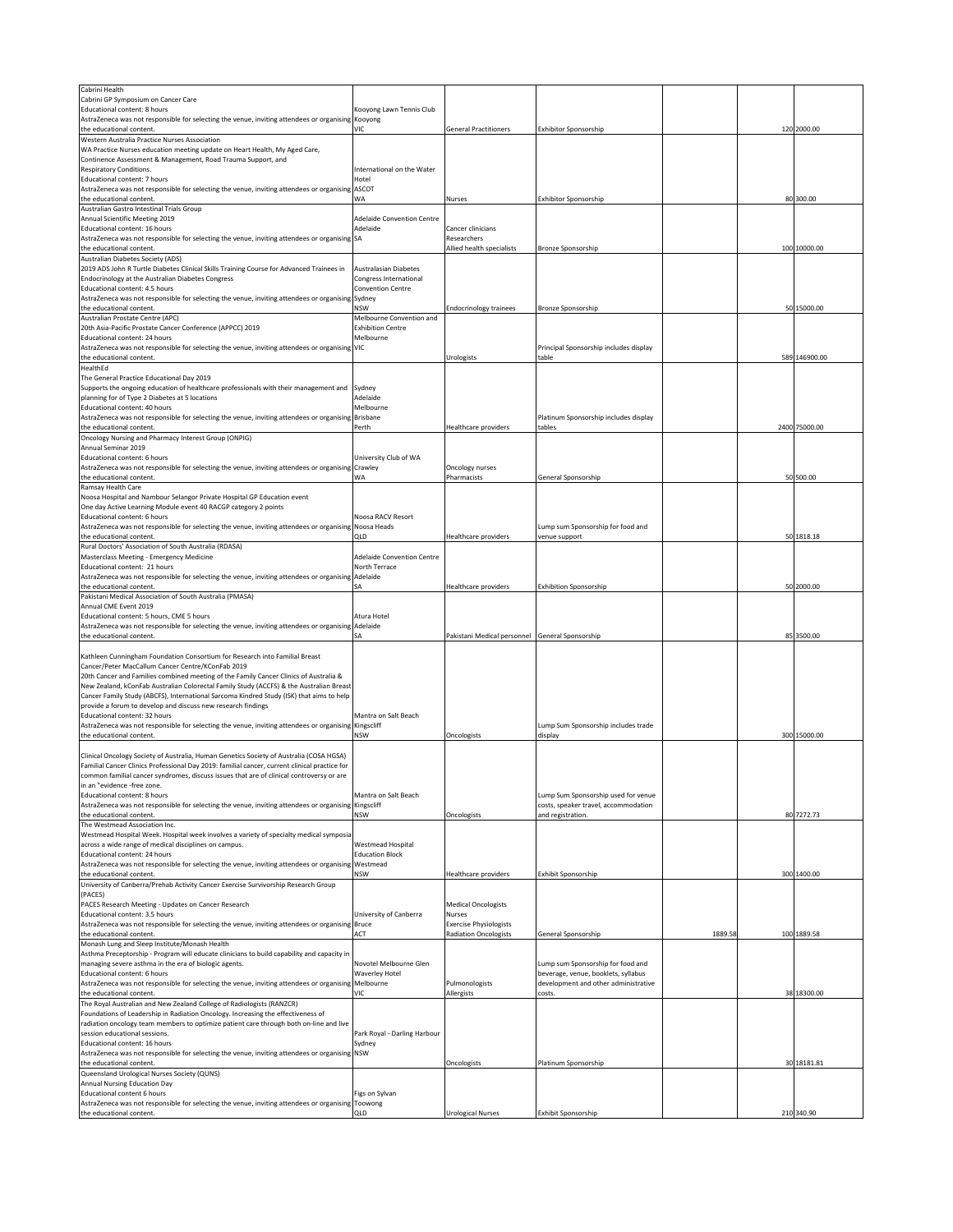| Optimum Patient Care Pty Ltd                                                                                                        |                                   |                              |                                           |        |               |
|-------------------------------------------------------------------------------------------------------------------------------------|-----------------------------------|------------------------------|-------------------------------------------|--------|---------------|
| Educational event: Mastering Patient Care - Allergy and Asthma 2019                                                                 |                                   |                              |                                           |        |               |
| Educational content: 7.5 hours                                                                                                      | Pullman Sydney Hyde Park          |                              |                                           |        |               |
| AstraZeneca was not responsible for selecting the venue, inviting attendees or organising Sydney                                    |                                   |                              |                                           |        |               |
| the educational content.                                                                                                            | <b>NSW</b>                        | Healthcare providers         | <b>Exhibit Sponsorship</b>                |        | 100 5000.00   |
| Lung Foundation Australia                                                                                                           |                                   |                              |                                           |        |               |
| Sponsorship of 2019 ANZLCNF Lung Cancer Workshop series Townsville: Treatment                                                       |                                   |                              |                                           |        |               |
| Modalities & management of a Stage 3 NSCLC Patient                                                                                  |                                   |                              |                                           |        |               |
| Educational content: 4 hours                                                                                                        | <b>Rydges Hotel Townsville</b>    |                              |                                           |        |               |
| AstraZeneca was not responsible for selecting the venue, inviting attendees or organising South Townsville                          |                                   |                              |                                           |        |               |
| the educational content.                                                                                                            | QLD                               | <b>Healthcare providers</b>  | General Sponsorship                       |        | 40 4500.00    |
|                                                                                                                                     |                                   |                              |                                           |        |               |
| The Cardiac Society of Australia and New Zealand                                                                                    | <b>Adelaide Convention Centre</b> |                              |                                           |        |               |
| Annual Scientific Meeting 2019                                                                                                      | Adelaide                          |                              |                                           |        |               |
| Educational content: 21 hours                                                                                                       | SA                                |                              |                                           |        |               |
| AstraZeneca was not responsible for selecting the venue, inviting attendees or organising                                           |                                   |                              |                                           |        |               |
| the educational content.                                                                                                            |                                   |                              |                                           |        |               |
|                                                                                                                                     |                                   | Cardiologists                | Lump Sum Platinum Sponsorship             |        | 2000 81818.00 |
| Australian Diabetes Society (ADS)                                                                                                   |                                   |                              |                                           |        |               |
| 2019 European Society of Cardiology Expert Panel Meeting of key learnings and                                                       |                                   |                              |                                           |        |               |
| highlighting presentations from ESC                                                                                                 |                                   |                              |                                           |        |               |
| 32 hours Educational content                                                                                                        |                                   |                              |                                           |        |               |
| AstraZeneca was not responsible for selecting the venue, inviting attendees or organising Paris                                     |                                   |                              |                                           |        |               |
| the educational content.                                                                                                            | France                            | Healthcare providers         | Lump Sum Sponsorship                      |        | 400 70101.82  |
| September 2019                                                                                                                      |                                   |                              |                                           |        |               |
| 22 Events                                                                                                                           |                                   |                              |                                           |        |               |
| Craig Clifford Foundation/Launceston General Hospital                                                                               |                                   |                              |                                           |        |               |
| Medical Grand Round meeting for the ongoing education of medical staff                                                              |                                   |                              |                                           |        |               |
| Educational content: 1 hour                                                                                                         | Launceston General Hospital       |                              |                                           |        |               |
| AstraZeneca was not responsible for selecting the venue, inviting attendees or organising Lecture Theatre                           |                                   |                              |                                           |        |               |
| the educational content.                                                                                                            | Launceston                        |                              |                                           |        |               |
|                                                                                                                                     | TAS                               | <b>General Practitioners</b> | Sponsorship for hospitality               | 510.00 | 20 510.00     |
|                                                                                                                                     |                                   |                              |                                           |        |               |
| South Australia Health and Medical Institute (SAHMRI)                                                                               |                                   |                              |                                           |        |               |
| Clinical Trial Forum at European Society of Cardiology covering the latest science, Clinical                                        |                                   |                              |                                           |        |               |
| Trial outcomes and new developments in the cardiac space                                                                            |                                   |                              |                                           |        |               |
| Educational content: 4.5 hours                                                                                                      |                                   |                              | Co-Sponsorship (1 of 4) covers venue,     |        |               |
| AstraZeneca was not responsible for selecting the venue, inviting attendees or organising Paris                                     |                                   |                              | travel, honoraria, printings and logistic |        |               |
| the educational content.                                                                                                            | France                            | Cardiologists                | costs.                                    |        | 35 28750.00   |
| Hunter Postgraduate Medical Institute                                                                                               |                                   |                              |                                           |        |               |
| <b>Educational Meeting: Interventional Neurology</b>                                                                                |                                   |                              |                                           |        |               |
| Educational content: 1 hour                                                                                                         | Charlestown Library               |                              |                                           |        |               |
| AstraZeneca was not responsible for selecting the venue, inviting attendees or organising Charlestown                               |                                   |                              |                                           |        |               |
| the educational content.                                                                                                            | <b>NSW</b>                        | <b>General Practitioners</b> | General Sponsorship                       | 264.00 | 30 264.00     |
| The Pharmacy Guild of Australia, Queensland Branch.                                                                                 |                                   |                              |                                           |        |               |
| Pharmacy Connect 2019                                                                                                               |                                   |                              |                                           |        |               |
|                                                                                                                                     |                                   |                              |                                           |        |               |
| Educational content: 12 hours                                                                                                       | Hilton                            |                              |                                           |        |               |
| AstraZeneca was not responsible for selecting the venue, inviting attendees or organising Sydney                                    |                                   |                              |                                           |        |               |
| the educational content.                                                                                                            | <b>NSW</b>                        | Pharmacists                  | Major Sponsorship with display            |        | 600 14850.00  |
| PathWest Laboratory Medicine WA                                                                                                     |                                   |                              |                                           |        |               |
| Sponsorship of "New & Evolving Concepts in Surgical Pathology" course.                                                              |                                   |                              |                                           |        |               |
| Funding will be contributed toward an international speaker flight and accommodation                                                |                                   |                              |                                           |        |               |
| costs.                                                                                                                              |                                   |                              |                                           |        |               |
| Educational content: 20 hours                                                                                                       | Pullman                           |                              |                                           |        |               |
| AstraZeneca was not responsible for selecting the venue, inviting attendees or organising Bunker Bay                                |                                   | Oncologists                  |                                           |        |               |
| the educational content.                                                                                                            | WA                                | Pathologists                 | <b>Exhibitor Sponsorship</b>              |        | 50 10000.00   |
| The University of Queensland                                                                                                        |                                   |                              |                                           |        |               |
| 2019 Queensland Centre Gynecological Cancer Research Patient Symposium                                                              |                                   |                              |                                           |        |               |
|                                                                                                                                     |                                   |                              |                                           |        |               |
| The Sponsorship was used to cover the cost of venue catering for 170 guests and travel                                              |                                   |                              |                                           |        |               |
| costs for a speaker                                                                                                                 | <b>Customs House</b>              |                              |                                           |        |               |
| Educational content: 4 hours                                                                                                        | <b>Brisbane</b>                   |                              |                                           |        |               |
| AstraZeneca was not responsible for selecting the venue, inviting attendees or organising QLD                                       |                                   |                              |                                           |        |               |
| the educational content.                                                                                                            |                                   | Patients                     | General Sponsorship                       |        | 170 5000.00   |
|                                                                                                                                     |                                   |                              |                                           |        |               |
| Australia and New Zealand Society of Nephrology                                                                                     |                                   |                              |                                           |        |               |
| Dialysis Nephrology Transplant (DNT) 3 day Workshop: Dialysis Nephrology Transplant                                                 |                                   |                              |                                           |        |               |
| Educational content: 13 hours                                                                                                       | <b>Stamford Grand Hotel</b>       |                              |                                           |        |               |
| AstraZeneca was not responsible for selecting the venue, inviting attendees or organising Glenelg                                   |                                   |                              |                                           |        |               |
| the educational content.                                                                                                            | SΑ                                | Nephrologists                | Minor Sponsorship                         |        | 100 15000.00  |
| Nepean Hospital                                                                                                                     |                                   |                              |                                           |        |               |
| Diagnostic and interventional nurse meeting program: Complications in the Cardiac Cath                                              |                                   |                              |                                           |        |               |
| Lab.                                                                                                                                |                                   |                              |                                           |        |               |
| Educational content: 3 hours                                                                                                        | Double Bay Continental            |                              |                                           |        |               |
| AstraZeneca was not responsible for selecting the venue, inviting attendees or organising Hotel                                     |                                   |                              |                                           |        |               |
|                                                                                                                                     |                                   |                              |                                           |        |               |
| the educational content.                                                                                                            | Sydney                            |                              |                                           |        |               |
|                                                                                                                                     | <b>NSW</b>                        | Nurses                       | Exhibit Sponsorship                       |        | 60 2500.00    |
| Urological Society of Australia & New Zealand                                                                                       |                                   |                              |                                           |        |               |
| VIC Urology Trainee Program 2019 (3 of 5): Sponsorship to further enhance the                                                       |                                   |                              |                                           |        |               |
| education and training of Victorian Urology trainees. The Sponsorship will consist of 3                                             |                                   |                              |                                           |        |               |
| skills lab sessions, a hospital teaching session, and 1 Trainee Weekend                                                             |                                   |                              |                                           |        |               |
| Educational content: 4 hours                                                                                                        | The Royal Australasian            |                              |                                           |        |               |
| AstraZeneca was not responsible for selecting the venue, inviting attendees or organising College of Surgeons                       |                                   |                              |                                           |        |               |
| the educational content.                                                                                                            | East Melbourne                    |                              |                                           |        |               |
|                                                                                                                                     | <b>VIC</b>                        | Victorian Urology trainees   | Lump Sum Sponsorship                      |        | 20 636.36     |
| Thoracic Society of Australia and New Zealand (TSANZ SA/NT)                                                                         |                                   |                              |                                           |        |               |
| Annual Scientific Meeting 2019: Transitions in Chronic Lung Disease, a Respiratory and                                              |                                   |                              |                                           |        |               |
| Sleep Medicine educational event.                                                                                                   |                                   |                              |                                           |        |               |
| Educational content: 5.5 hours                                                                                                      |                                   |                              |                                           |        |               |
|                                                                                                                                     |                                   |                              |                                           |        |               |
| AstraZeneca was not responsible for selecting the venue, inviting attendees or organising 16 Hindmarsh Square                       |                                   |                              |                                           |        |               |
|                                                                                                                                     |                                   | Pediatric Respiratory and    |                                           |        |               |
| the educational content.                                                                                                            | Adelaide                          | Sleep Physicians             | Gold Sponsorship includes registration    |        |               |
|                                                                                                                                     | SA                                | <b>Advanced Trainees</b>     | and table.                                |        | 60 2500.00    |
| Department of Urology and University of Melbourne Department of Surgery, Austin                                                     |                                   |                              |                                           |        |               |
| Hospital                                                                                                                            |                                   |                              |                                           |        |               |
| Urology in General Practice (UroGP) 2019. Supports the ongoing medical education of                                                 |                                   |                              |                                           |        |               |
| GPs on urological health and innovative developments in urology                                                                     |                                   |                              |                                           |        |               |
| Program offers 40 CME Category 1 points                                                                                             | Melbourne Convention and          |                              |                                           |        |               |
| Educational content: 7 hours                                                                                                        | <b>Exhibition Centre</b>          |                              |                                           |        |               |
| AstraZeneca was not responsible for selecting the venue, inviting attendees or organising Melbourne                                 |                                   |                              | Gold Sponsorship includes display table   |        |               |
| the educational content.                                                                                                            | VIC                               | <b>General Practitioners</b> | and 5 registrations                       |        |               |
|                                                                                                                                     |                                   |                              |                                           |        | 400 13636.36  |
| Sponsorship of Urological Society of Australia & New Zealand                                                                        |                                   |                              |                                           |        |               |
| VIC Urology Trainee Program 2019 (4 of 5)                                                                                           |                                   |                              |                                           |        |               |
| Sponsorship to further enhance the education and training of Victorian Urology trainees.                                            |                                   |                              |                                           |        |               |
| The Sponsorship will consist of 3 skills lab sessions, a hospital teaching session, and 1                                           |                                   |                              |                                           |        |               |
| <b>Trainee Weekend</b>                                                                                                              |                                   |                              |                                           |        |               |
| Educational content: 4 hours<br>AstraZeneca was not responsible for selecting the venue, inviting attendees or organising Melbourne | <b>St Vincents Hospital</b>       |                              |                                           |        |               |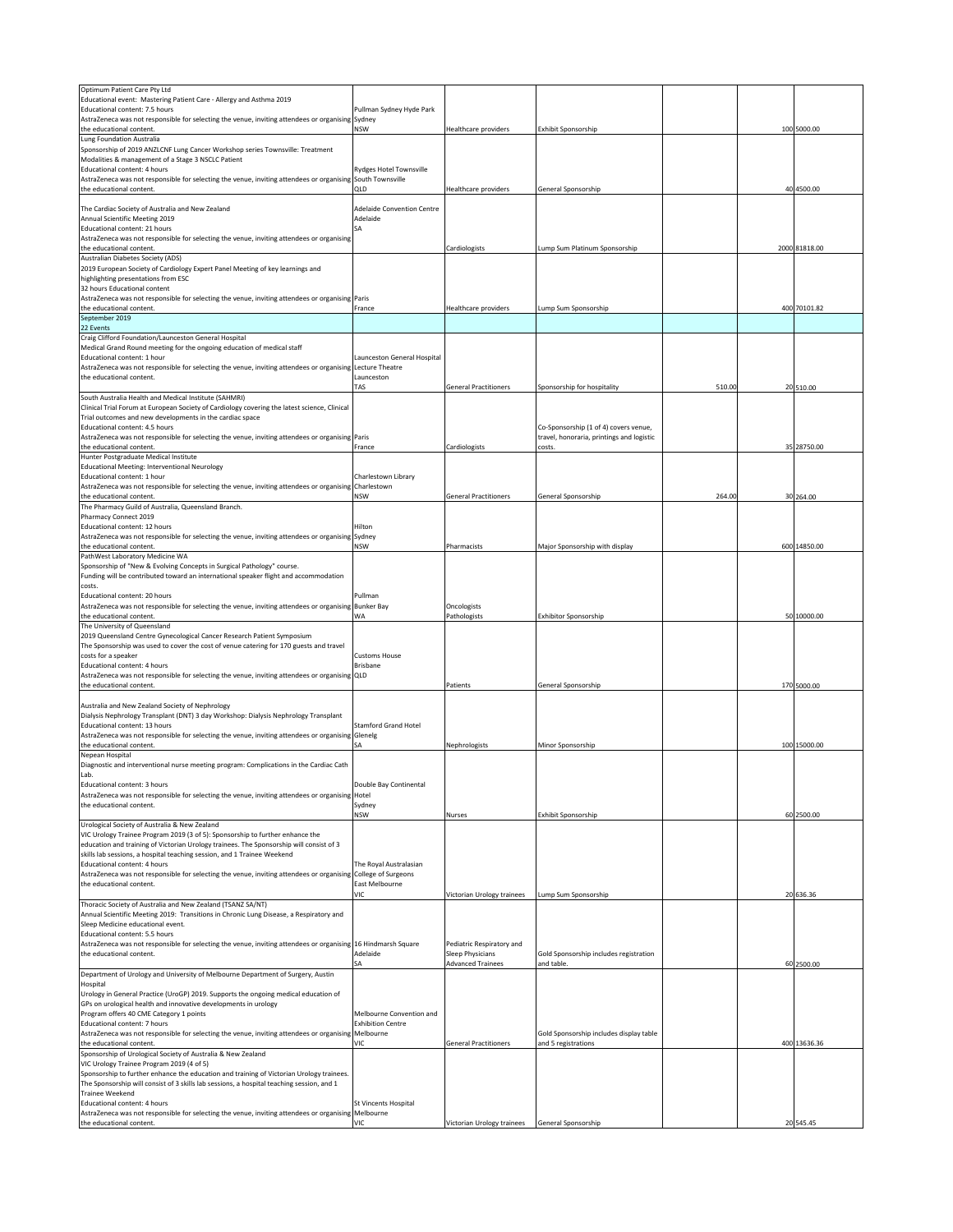| Australian Network Solutions Trust/ICCnet                                                                                                  |                                           |                                       |                                                                             |         |              |
|--------------------------------------------------------------------------------------------------------------------------------------------|-------------------------------------------|---------------------------------------|-----------------------------------------------------------------------------|---------|--------------|
| 17th Rural Cardiovascular Management weekend symposium<br>Educational content: 10 hours                                                    | <b>Adelaide Pavilion South</b>            |                                       |                                                                             |         |              |
| AstraZeneca was not responsible for selecting the venue, inviting attendees or organising                                                  | Terrace                                   |                                       |                                                                             |         |              |
| the educational content.                                                                                                                   | Adelaide                                  |                                       |                                                                             |         |              |
|                                                                                                                                            | SА                                        | Cardiologists                         | Exhibit Sponsorship                                                         |         | 80 5000.00   |
| Healthed Pty Ltd                                                                                                                           | Adelaide                                  |                                       |                                                                             |         |              |
| GP Education Days Meeting Series 2019. National Webcast.                                                                                   | Melbourne<br><b>Brisbane</b>              |                                       |                                                                             |         |              |
| Educational content: 34 hours<br>AstraZeneca was not responsible for selecting the venue, inviting attendees or organising                 | Perth and                                 |                                       |                                                                             |         |              |
| the educational content.                                                                                                                   | Online                                    | Healthcare providers                  | Platinum Sponsorship Package                                                |         | 700 95000.00 |
| Victorian Comprehensive Cancer Centre                                                                                                      |                                           |                                       |                                                                             |         |              |
| Research Conference 2019                                                                                                                   |                                           |                                       |                                                                             |         |              |
| Educational content: 14 hours                                                                                                              |                                           |                                       |                                                                             |         |              |
| AstraZeneca was not responsible for selecting the venue, inviting attendees or organising Sofitel Hotel<br>the educational content.        | Melbourne                                 |                                       |                                                                             |         |              |
|                                                                                                                                            | VIC                                       | Oncology health care<br>professionals | Silver Sponsorship                                                          |         | 500 10000.00 |
|                                                                                                                                            |                                           |                                       |                                                                             |         |              |
| NSW Urological Nurses Society Inc. (NUNS)                                                                                                  |                                           |                                       |                                                                             |         |              |
| NUNS Professional Development Day 2019. Sponsorship to continue the education of                                                           |                                           |                                       |                                                                             |         |              |
| Urology nurses and provide updates in advances in the treatment of urology patients                                                        |                                           |                                       |                                                                             |         |              |
| Educational content: 7 hours                                                                                                               | Dockside Darling Harbour                  |                                       |                                                                             |         |              |
| AstraZeneca was not responsible for selecting the venue, inviting attendees or organising Sydney<br>the educational content.               | <b>NSW</b>                                |                                       |                                                                             |         | 100 545.45   |
| Department of Academic Medicine Nepean Clinical School                                                                                     |                                           | Urologists                            | Trade display                                                               |         |              |
| NSW Nepean Hospital Research Day: supporting researchers, medical staff and                                                                |                                           |                                       |                                                                             |         |              |
| specialists in sharing current research findings and scientific breakthroughs.                                                             | Nepean Clinical School,                   |                                       |                                                                             |         |              |
| Educational content: 7 hours                                                                                                               | Nepean Hospital                           |                                       |                                                                             |         |              |
| AstraZeneca was not responsible for selecting the venue, inviting attendees or organising Kingswood                                        |                                           |                                       |                                                                             |         |              |
| the educational content.                                                                                                                   | <b>NSW</b>                                |                                       |                                                                             |         |              |
| Cardiac Diagnostic Clinic Trust/ SA Heart                                                                                                  |                                           | Healthcare providers                  | Exhibitor Sponsorship package                                               |         | 200 909.09   |
| Cardiac Symposium 2019. 40 Category 1 CPD points in the 2017-2019 RACGP QI&CPD                                                             |                                           |                                       |                                                                             |         |              |
| program                                                                                                                                    | Novotel Barossa Valley                    |                                       |                                                                             |         |              |
| Educational content: 9 hours                                                                                                               | Conference Centre                         |                                       |                                                                             |         |              |
| AstraZeneca was not responsible for selecting the venue, inviting attendees or organising                                                  | Rowland Flat                              |                                       |                                                                             |         |              |
| the educational content.                                                                                                                   | SА                                        | Cardiologists                         | Silver Sponsorship includes trade display                                   |         | 90 3000.00   |
| Clifford Craig Foundation/Launceston General Hospital                                                                                      |                                           |                                       |                                                                             |         |              |
| <b>Medical Grand Rounds</b>                                                                                                                |                                           |                                       |                                                                             |         |              |
| Educational content: 1 hour<br>AstraZeneca was not responsible for selecting the venue, inviting attendees or organising                   | Launceston General Hospital<br>Launceston |                                       |                                                                             |         |              |
| the educational content.                                                                                                                   | TAS                                       | Healthcare providers                  | General Sponsorship                                                         | 510.00  | 30 510.00    |
| Urological Society of Australia and New Zealand                                                                                            |                                           |                                       |                                                                             |         |              |
| 2019 USANZ Northern Section Meeting                                                                                                        |                                           |                                       |                                                                             |         |              |
| Educational content: 10.5 hours                                                                                                            | Hilton                                    |                                       |                                                                             |         |              |
| AstraZeneca was not responsible for selecting the venue, inviting attendees or organising Cairns                                           |                                           |                                       |                                                                             |         |              |
| the educational content.<br>Diabetes NSW and ACT                                                                                           | QLD                                       | Urologists                            | Exhibit Sponsorship                                                         |         | 75 5454.55   |
| Diabetes NSW & ACT annual Diabetes Update Day for HCPs, primary, secondary, & allied                                                       |                                           |                                       |                                                                             |         |              |
| health involved in the management of patients with diabetes.                                                                               |                                           |                                       |                                                                             |         |              |
| Educational content: 5.5 hours                                                                                                             | Hilton Hotel                              |                                       |                                                                             |         |              |
| AstraZeneca was not responsible for selecting the venue, inviting attendees or organising Sydney                                           |                                           |                                       |                                                                             |         |              |
|                                                                                                                                            | <b>NSW</b>                                | <b>General Practitioners</b>          | Exhibit Sponsorship                                                         |         | 300 4500.00  |
| the educational content.                                                                                                                   |                                           |                                       |                                                                             |         |              |
| Sponsorship of Monash Heart                                                                                                                |                                           |                                       |                                                                             |         |              |
| "Risk factor management in patients with Atrial Fibrillation"                                                                              |                                           |                                       |                                                                             |         |              |
| Educational content: 1 hour                                                                                                                | Monash Medical Centre                     |                                       |                                                                             |         |              |
| AstraZeneca was not responsible for selecting the venue, inviting attendees or organising<br>the educational content.                      | Clayton<br>VIC                            | Cardiologists                         | Meeting Sponsorship                                                         |         | 30 2000.00   |
| October 2019                                                                                                                               |                                           |                                       |                                                                             |         |              |
| 28 Events                                                                                                                                  |                                           |                                       |                                                                             |         |              |
| SONDER (formally Northern Health Network)                                                                                                  |                                           |                                       |                                                                             |         |              |
| Lung cancer screening, diagnosis and staging, GP Educational Event                                                                         |                                           |                                       |                                                                             |         |              |
| Educational content: 1 hour                                                                                                                | <b>Elizabeth Specialist Suites</b>        |                                       |                                                                             |         |              |
| AstraZeneca was not responsible for selecting the venue, inviting attendees or organising Elizabeth Vale<br>the educational content.       |                                           | <b>General Practitioners</b>          | Sponsorship includes display table and<br>half page in monthly publication. |         | 30 2500.00   |
| Australian Clinical Trials Alliance (ACTA)                                                                                                 |                                           |                                       |                                                                             |         |              |
| ACTA International Clinical Trials Conference 2019 to discuss global advances                                                              |                                           |                                       |                                                                             |         |              |
| Educational content: 20 hours                                                                                                              | <b>International Convention</b>           |                                       |                                                                             |         |              |
| AstraZeneca was not responsible for selecting the venue, inviting attendees or organising Centre                                           |                                           |                                       |                                                                             |         |              |
| the educational content.                                                                                                                   | Sydney                                    |                                       |                                                                             |         |              |
| <b>ICON Cancer Centre</b>                                                                                                                  | <b>NSW</b>                                | Healthcare providers                  | Silver Sponsorship includes display table                                   |         | 500 13000.00 |
| Educational Meeting: Post WCLC World Conference on Lung Cancer                                                                             |                                           |                                       |                                                                             |         |              |
| Educational content: 3 hours                                                                                                               | La Maison Restaurant                      |                                       | General Sponsorship toward food and                                         |         |              |
| AstraZeneca was not responsible for selecting the venue, inviting attendees or organising Wodonga                                          |                                           |                                       | beverages, venue hire and audio-visual                                      |         |              |
| the educational content.                                                                                                                   | VIC                                       | Healthcare providers                  | costs.                                                                      | 1395.00 | 25 1395.00   |
| Royal Hobart Hospital                                                                                                                      |                                           |                                       |                                                                             |         |              |
| Educational Meeting: Post WCLC World Conference on Lung Cancer<br>Educational content: 2.5 hours                                           | Rockwall Bar and Grill                    |                                       |                                                                             |         |              |
| AstraZeneca was not responsible for selecting the venue, inviting attendees or organising Hobart                                           |                                           |                                       | Sponsorship for AV, food and includes a                                     |         |              |
| the educational content.                                                                                                                   | TAS                                       | Healthcare providers                  | trade display                                                               | 611.00  | 25 806.25    |
| Urological Society of Australia and New Zealand (USANZ)                                                                                    |                                           |                                       |                                                                             |         |              |
| WA branch meeting 2019: Annual education seminar for the USANZ WA branch                                                                   |                                           |                                       |                                                                             |         |              |
| Educational content: 11 hours                                                                                                              | <b>Bunbury Regional</b>                   |                                       |                                                                             |         |              |
| AstraZeneca was not responsible for selecting the venue, inviting attendees or organising Entertainment Centre<br>the educational content. | Bunbury                                   |                                       |                                                                             |         |              |
|                                                                                                                                            | WA                                        | Urologists                            | <b>Exhibitor Sponsorship</b>                                                |         | 50 3000.00   |
| Royal Australasian College of Surgeons Urological Society of Australia and New Zealand                                                     |                                           |                                       |                                                                             |         |              |
| (USANZ)                                                                                                                                    |                                           |                                       |                                                                             |         |              |
| Victorian Scientific Meeting 2019                                                                                                          |                                           |                                       |                                                                             |         |              |
| Educational content: 9 hours                                                                                                               | <b>Fenix Events</b>                       |                                       |                                                                             |         |              |
| AstraZeneca was not responsible for selecting the venue, inviting attendees or organising Richmond<br>the educational content.             | VIC                                       | Urologists                            | Major Sponsorship includes exhibit<br>space                                 |         | 80 6000.00   |
| Australian Cardiovascular Health and Rehabilitation Association (ACRA)                                                                     |                                           |                                       |                                                                             |         |              |
| ACRA Victoria Education Event and State Conference: Keeping in Rhythm                                                                      | William Angliss Conference                |                                       |                                                                             |         |              |
| Educational content: 7.5 hours                                                                                                             | Centre                                    |                                       |                                                                             |         |              |
| AstraZeneca was not responsible for selecting the venue, inviting attendees or organising                                                  | Melbourne                                 |                                       |                                                                             |         |              |
| the educational content.                                                                                                                   | VIC                                       | Cardiologists                         | Bronze Sponsorship                                                          |         | 80 454.55    |
| South Australian Postgraduate Medical Education Association Inc (SAPMEA)<br>Cardiology Update. Category 2 points from RACGP and ACRRM      |                                           |                                       |                                                                             |         |              |
| Educational content: 3 hours                                                                                                               | <b>Stamford Grand</b>                     |                                       |                                                                             |         |              |
| AstraZeneca was not responsible for selecting the venue, inviting attendees or organising Glenelg<br>the educational content.              | ŚΑ                                        | Cardiologists                         | Display Sponsorship                                                         |         | 60 4000.00   |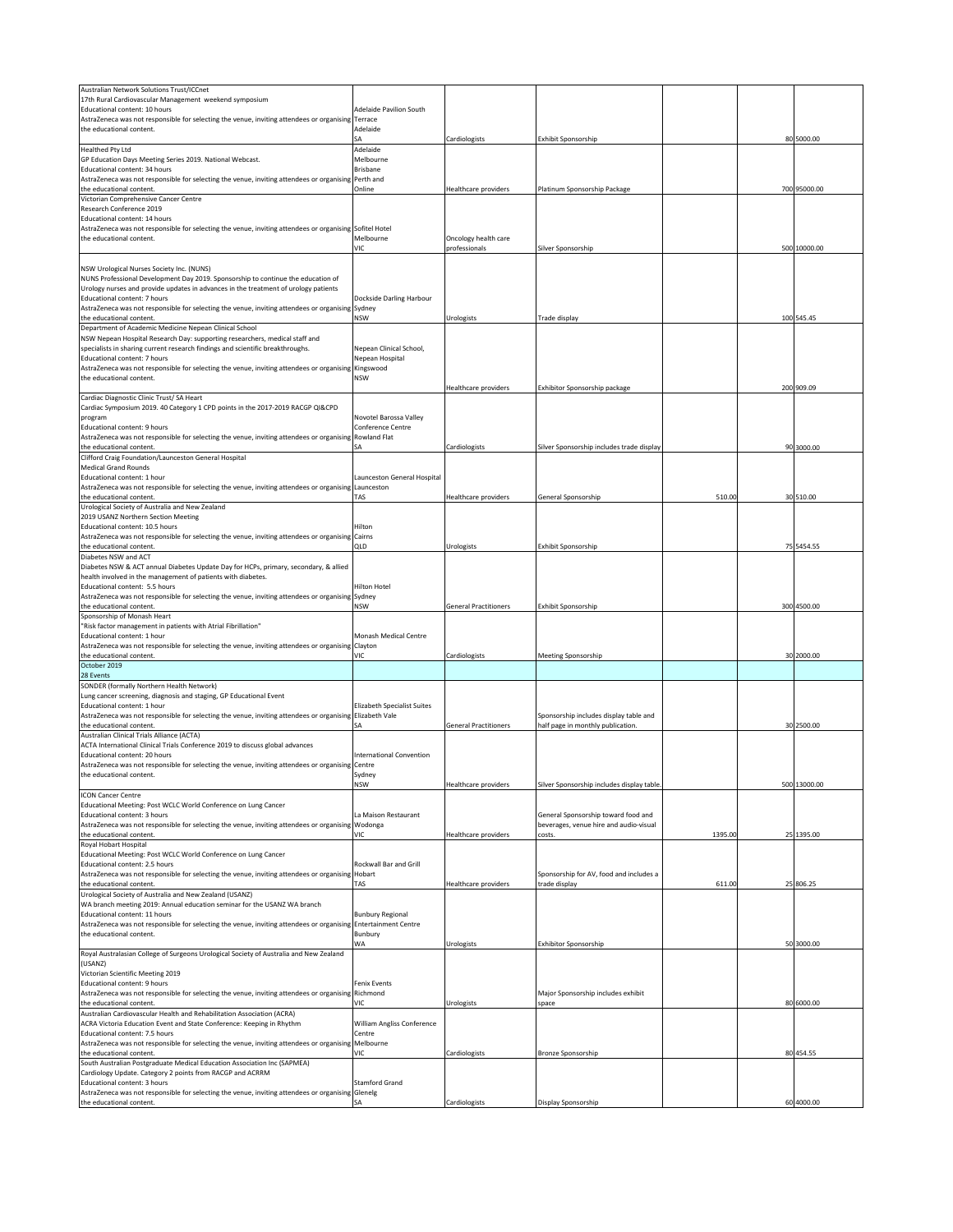| Far North Queensland Hospital Foundation                                                                                  |                                   |                              |                                                                             |          |               |
|---------------------------------------------------------------------------------------------------------------------------|-----------------------------------|------------------------------|-----------------------------------------------------------------------------|----------|---------------|
| Annual Cairns Hospital Cardiovascular Symposium: Managing ACS in remote and regional                                      |                                   |                              |                                                                             |          |               |
| areas, shock management and case studies                                                                                  |                                   |                              | Bronze Sponsorship to be used for                                           |          |               |
| Educational content: 8 hours                                                                                              | <b>Cairns Convention Centre</b>   |                              | venue hire, catering, and audio-visual                                      |          |               |
| AstraZeneca was not responsible for selecting the venue, inviting attendees or organising                                 | Cairns City<br>QLD                |                              | hire including the services of a                                            |          |               |
| the educational content.                                                                                                  |                                   | Cardiologists                | technician                                                                  |          | 143 1500.00   |
| Australasian Diabetes Advancements and Technologies Summit (ADATS)                                                        | Melbourne Convention &            |                              |                                                                             |          |               |
| ADATS Summit: HCP education of type 2 diabetes<br>Educational content: 21 hours                                           | <b>Exhibition Centre</b>          |                              |                                                                             |          |               |
|                                                                                                                           |                                   |                              |                                                                             |          |               |
| AstraZeneca was not responsible for selecting the venue, inviting attendees or organising                                 | South Wharf<br>VIC                | Endocrinologists             |                                                                             |          |               |
| the educational content.                                                                                                  |                                   |                              | Bronze partner Sponsorship                                                  |          | 240 10000.00  |
| Australasian Lung Cancer Trial Group (ALTG)                                                                               |                                   |                              |                                                                             |          |               |
| ALTG Preceptorship in Lung Cancer 2019: Focusing on appraising & evaluating key                                           |                                   |                              |                                                                             |          |               |
| evidence; supporting the evolution of clinical practice of lung cancer diagnosis;                                         |                                   |                              |                                                                             |          |               |
| management in early and advanced settings; importance of multidisciplinary team care                                      |                                   |                              |                                                                             |          |               |
| and clinical trial design.                                                                                                |                                   |                              |                                                                             |          |               |
| Educational content: 16 hours                                                                                             | RACV City Club                    |                              |                                                                             |          |               |
| AstraZeneca was not responsible for selecting the venue, inviting attendees or organising                                 | Melbourne                         |                              |                                                                             |          |               |
| the educational content.                                                                                                  | VIC                               | Oncologists                  | Silver Sponsorship                                                          |          | 40 25000.00   |
| Optimum Patient Care Australia                                                                                            |                                   |                              |                                                                             |          |               |
| Mastering Patient Care Allergy & Asthma 2019                                                                              |                                   |                              |                                                                             |          |               |
| Educational content: 7 hours                                                                                              | Queensland cricketers Club        |                              |                                                                             |          |               |
| AstraZeneca was not responsible for selecting the venue, inviting attendees or organising                                 | East Brisbane                     |                              | Bronze Sponsorship including display                                        |          |               |
| the educational content.                                                                                                  | QLD                               | <b>General Practitioners</b> | table                                                                       |          | 100 5000.00   |
| Urological Society of Australia and New Zealand (USANZ)                                                                   |                                   |                              |                                                                             |          |               |
| USANZ SA/NT Section Meeting: Urology                                                                                      |                                   |                              |                                                                             |          |               |
| Educational content: 6 hours                                                                                              | The Pier Hotel Esplanade          | Urologist                    |                                                                             |          |               |
| AstraZeneca was not responsible for selecting the venue, inviting attendees or organising Glenelg                         |                                   | Registrars                   |                                                                             |          |               |
| the educational content.                                                                                                  | SA                                | Nurses                       | Silver Sponsorship                                                          |          | 50 2272.73    |
| Combined Annual Scientific Meeting of the Haematology Society of Australia and New                                        |                                   |                              |                                                                             |          |               |
| Zealand (HSANZ), the Australian and New Zealand Society of Blood Transfusions Ltd                                         |                                   |                              |                                                                             |          |               |
| (ANZSBT) and the Thrombosis and Haemostasis Society of Australia and New Zealand                                          |                                   |                              |                                                                             |          |               |
| (THANZ)                                                                                                                   |                                   |                              |                                                                             |          |               |
| <b>Blood 2019</b>                                                                                                         | Perth Convention &                |                              |                                                                             |          |               |
| Educational content: 24 hours                                                                                             | <b>Exhibition Centre</b>          |                              |                                                                             |          |               |
| AstraZeneca was not responsible for selecting the venue, inviting attendees or organising                                 | Perth                             |                              | Platinum Sponsorship includes                                               |          |               |
| the educational content.                                                                                                  | WA                                | <b>General Practitioners</b> | exhibition booth                                                            |          | 1000 13600.00 |
| Sponsorship of USANZ KUA meeting                                                                                          |                                   |                              |                                                                             |          |               |
| Funding to facilitate medical education by sending a member of USANZ to present                                           |                                   |                              |                                                                             |          |               |
| research at the Korean Urological Association                                                                             |                                   |                              |                                                                             |          |               |
| Educational content: 1 hour                                                                                               |                                   |                              |                                                                             |          |               |
|                                                                                                                           |                                   |                              |                                                                             |          |               |
| AstraZeneca was not responsible for selecting the venue, inviting attendees or organising                                 |                                   |                              |                                                                             |          |               |
| the educational content.                                                                                                  | Seoul                             |                              |                                                                             |          |               |
|                                                                                                                           | Korea                             | Urologist                    | General Sponsorship                                                         |          | 1 5000.00     |
| Macquarie University Health Science Centre                                                                                |                                   |                              |                                                                             |          |               |
| DISCO Workshop 2019: Teaching young/clinical/oncology pharmacists the science behind                                      |                                   |                              |                                                                             |          |               |
| dose individualisation of anti-cancer drugs.                                                                              |                                   |                              |                                                                             |          |               |
| Educational content: 18 hours                                                                                             |                                   |                              |                                                                             |          |               |
| AstraZeneca was not responsible for selecting the venue, inviting attendees or organising                                 |                                   |                              |                                                                             |          |               |
| the educational content.                                                                                                  | Mercure Ettalong Beach            |                              |                                                                             |          |               |
|                                                                                                                           | Gosford                           |                              | Tri-company Sponsorship                                                     |          |               |
|                                                                                                                           | <b>NSW</b>                        | <b>Oncology Pharmacists</b>  |                                                                             | 35000.00 | 40 35000.00   |
| Royal Australian College of General Practitioners                                                                         |                                   |                              |                                                                             |          |               |
| GP 19: Education for HCPs. 40 Category 1 QI&CPD points                                                                    |                                   |                              |                                                                             |          |               |
| Educational content: 18 hours                                                                                             | <b>Adelaide Convention Centre</b> | <b>Medical practitioners</b> |                                                                             |          |               |
| AstraZeneca was not responsible for selecting the venue, inviting attendees or organising                                 | North Terrace                     | Registrars                   |                                                                             |          |               |
| the educational content.                                                                                                  | SΑ                                | <b>Medical Students</b>      | Display Sponsorship                                                         |          | 1800 6000.00  |
| <b>Baker Heart and Diabetes Institute</b>                                                                                 |                                   |                              |                                                                             |          |               |
| Baker Educational Symposium 2019 to provide chronic disease education, management,                                        |                                   |                              |                                                                             |          |               |
| research and advocacy in Central Australia                                                                                | Alice Springs Convention          |                              |                                                                             |          |               |
| Educational content: 8 hours                                                                                              | Centre                            | <b>GPs</b>                   |                                                                             |          |               |
| AstraZeneca was not responsible for selecting the venue, inviting attendees or organising                                 | <b>Alice Springs</b>              | <b>Clinical Specialists</b>  |                                                                             |          |               |
| the educational content.                                                                                                  | NT                                | Nurses                       | Major Sponsorship                                                           |          | 200 15000.00  |
| Lung Health Promotion Centre/Alfred Hospital                                                                              |                                   |                              |                                                                             |          |               |
| Funding covers 3 respiratory courses: Smoking cessation; Asthma Educators course;                                         |                                   |                              |                                                                             |          |               |
| Spirometry Principles & Practice.                                                                                         |                                   |                              |                                                                             |          |               |
| Educational content: 49 hours                                                                                             |                                   |                              |                                                                             |          |               |
|                                                                                                                           | Alfred Hospital                   |                              |                                                                             |          |               |
| AstraZeneca was not responsible for selecting the venue, inviting attendees or organising                                 | Melbourne                         | Pulmonologists               | Sponsorship for three respiratory                                           |          |               |
| the educational content.                                                                                                  | VIC                               | Allergists                   | courses                                                                     |          | 75 4050.00    |
|                                                                                                                           |                                   |                              |                                                                             |          |               |
| Royal Brisbane & Women's Hospital                                                                                         |                                   |                              |                                                                             |          |               |
| Queensland Respiratory Advanced Trainee Annual Educational Dinner Meeting: An<br>update on Non-invasive ventilation (NIV) |                                   |                              |                                                                             |          |               |
| Educational content: 1.5 hours                                                                                            | Public                            |                              |                                                                             |          |               |
| AstraZeneca was not responsible for selecting the venue, inviting attendees or organising Brisbane                        |                                   | <b>Medical Practitioners</b> | Sponsorship to support the ongoing<br>education of the Respiratory Advanced |          |               |
| the educational content.                                                                                                  | QLD                               | Trainees                     | Trainees across Queensland.                                                 | 488.00   | 25 1604.54    |
| Annual Scientific Meeting & Thoracic Clinical Update of the NSW/ACT Branch of the                                         |                                   |                              |                                                                             |          |               |
| TSANZ (Thoracic Society of Australia and New                                                                              |                                   |                              |                                                                             |          |               |
|                                                                                                                           |                                   |                              |                                                                             |          |               |
| Zealand) and the RNIG (Respiratory Nurses Interest Group of NSW Inc).                                                     | Concord Repatriation              |                              |                                                                             |          |               |
| Educational content: 8 hours                                                                                              | General Hospital                  |                              |                                                                             |          |               |
| AstraZeneca was not responsible for selecting the venue, inviting attendees or organising                                 | Sydney                            |                              |                                                                             |          |               |
| the educational content.                                                                                                  | NSW                               | <b>Medical Practitioners</b> | Platinum Sponsorship                                                        |          | 100 6500.00   |
| Australian Cardiovascular Health and Rehabilitation Association                                                           |                                   |                              |                                                                             |          |               |
| Secondary Prevention in Cardiology Symposium<br>Educational content: 8 hours                                              |                                   |                              |                                                                             |          |               |
|                                                                                                                           | Princess Alexandra Hospital       |                              |                                                                             |          |               |
| AstraZeneca was not responsible for selecting the venue, inviting attendees or organising Brisbane                        |                                   |                              |                                                                             |          |               |
| the educational content.                                                                                                  | QLD                               | Cardiologists                | Silver Sponsorship                                                          |          | 80 545.45     |
| Sponsorship of Monash Heart                                                                                               |                                   |                              |                                                                             |          |               |
| "Frugal Interventions for Prevention and Better Care"                                                                     |                                   |                              |                                                                             |          |               |
| 1 hour Educational content                                                                                                | Monash Health                     |                              |                                                                             |          |               |
| AstraZeneca was not responsible for selecting the venue, inviting attendees or organising                                 | Clayton                           |                              |                                                                             |          |               |
| the educational content.                                                                                                  | VIC                               | Cardiologists                | Meeting Sponsorship                                                         |          | 30 2000.00    |
| Central Coast Cancer Centre                                                                                               |                                   |                              |                                                                             |          |               |
| PSMA-PET Sponsorship                                                                                                      | Central Coast Cancer Care         |                              |                                                                             |          |               |
| AstraZeneca was not responsible for selecting the venue, inviting attendees or organising                                 | Gosford                           | Patient Organisation         |                                                                             |          |               |
| the educational content.                                                                                                  | NSW                               | <b>Health Charity</b>        | General Sponsorship                                                         |          | 40 24000.00   |
| Australian Clinical Trials Alliance                                                                                       |                                   |                              |                                                                             |          |               |
| 2019 ACTA International Clinical Trials Conference                                                                        | <b>International Convention</b>   |                              | Silver Sponsorship of the ACTA                                              |          |               |
| 28 hours Educational content                                                                                              | Centre                            |                              | International Clinical Trials Conference                                    |          |               |
| AstraZeneca was not responsible for selecting the venue, inviting attendees or organising                                 | Sydney                            |                              | 2019 to discuss global advances.                                            |          |               |
| the educational content.                                                                                                  | <b>NSW</b>                        | Healthcare providers         | Sponsorship includes display table.                                         |          | 200 6000.00   |
| St Vincent's Hospital                                                                                                     |                                   |                              |                                                                             |          |               |
| Victorian CSANZ Meeting AGM and Scientific Meeting                                                                        |                                   |                              |                                                                             |          |               |
| Educational content: 1.5 hours                                                                                            | St Vincent's Hospital             |                              |                                                                             |          |               |
| AstraZeneca was not responsible for selecting the venue, inviting attendees or organising<br>the educational content.     | Fitzroy<br>VIC                    | Cardiologists<br>Fellows     | <b>Exhibitor Sponsorship</b>                                                |          | 40 1363.64    |